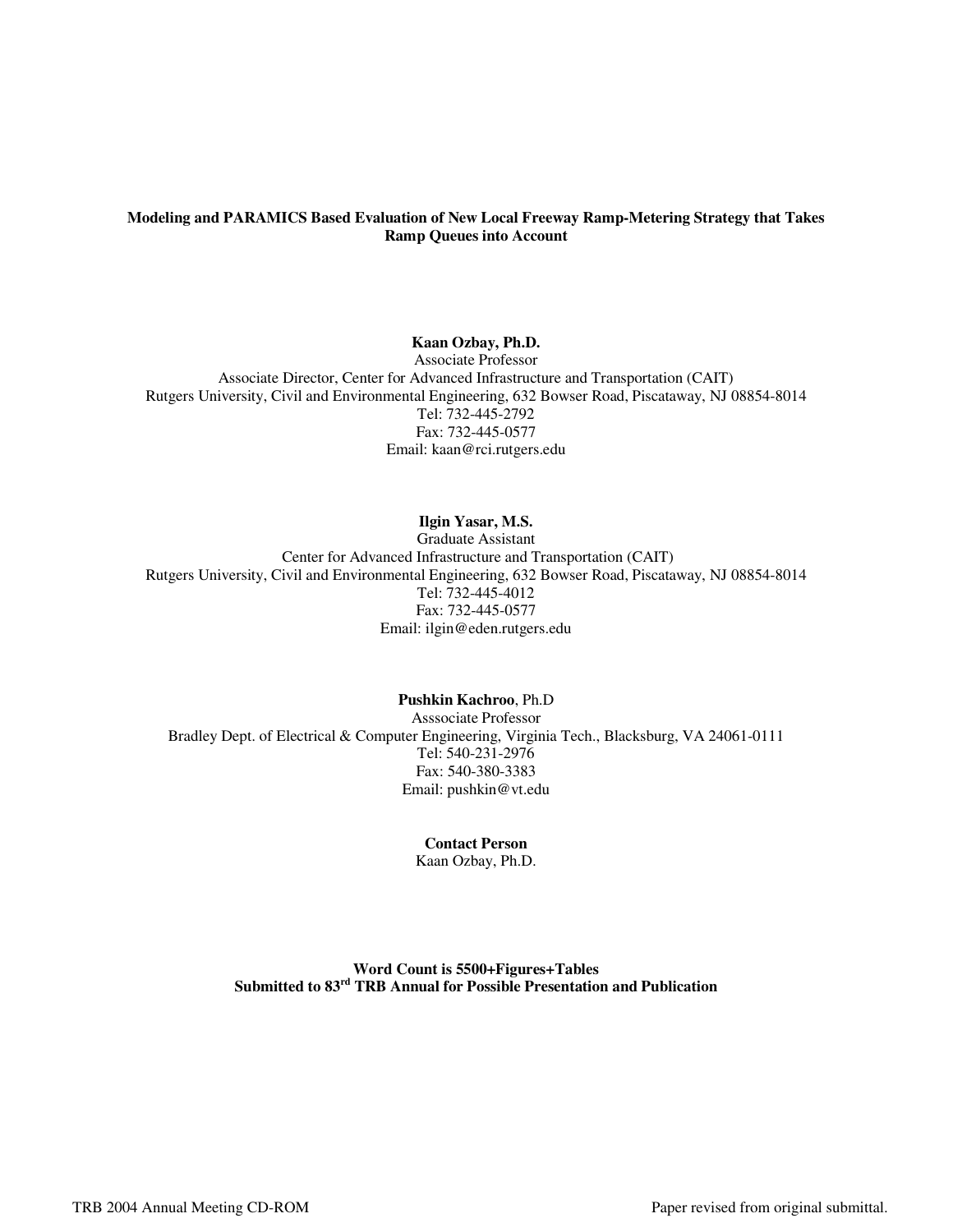## **ABSTRACT**

One of the major criticisms of ramp-metering has been the delay caused on the ramps because of the queues created by ramp control strategies. However, recently, several researchers proposed strategies that explicitly take into account ramp queues when determining metering rates. In this paper, an isolated "feedback" based ramp-metering strategy using modeling is presented. In addition to the regulation of ramp input from the freeway, the strategy calls for regulation of ramp queues by explicitly incorporating them into the model. This isolated ramp-metering strategy (Mixed Control) is tested using PARAMICS, a microscopic traffic simulation package, on a calibrated test network located in Hayward, California. In addition to Mixed Control, two other ramp control strategies, namely ALINEA (Papageorgiou et al., 1991), and New Control (Kachroo and Ozbay, 2003) are implemented in PARAMICS. Because the focus of this paper is on the evaluation of the isolated ramp control strategies, change in demand caused by ramp-metering is not considered. For this isolated ramp-metering evaluation study, we defined the system as the "upstream, downstream, and ramp" links around the metered ramp (Figure 1). The performances of three ramp control strategies are compared for two freeway demand patterns (congested and fairly congested). Based on the simulation results, all the freeway ramp control strategies tested in this paper were found to be quite effective in optimizing freeway traffic conditions (reduction in mean congestion duration on the freeway downstream link, mean downstream occupancy, and travel time (upstream and downstream links)). However, Mixed Control produced the best system (upstream, downstream and ramp links) results by achieving optimal flow on the highway while keeping the queue length on the ramp small enough to prevent spillover onto the arterial network.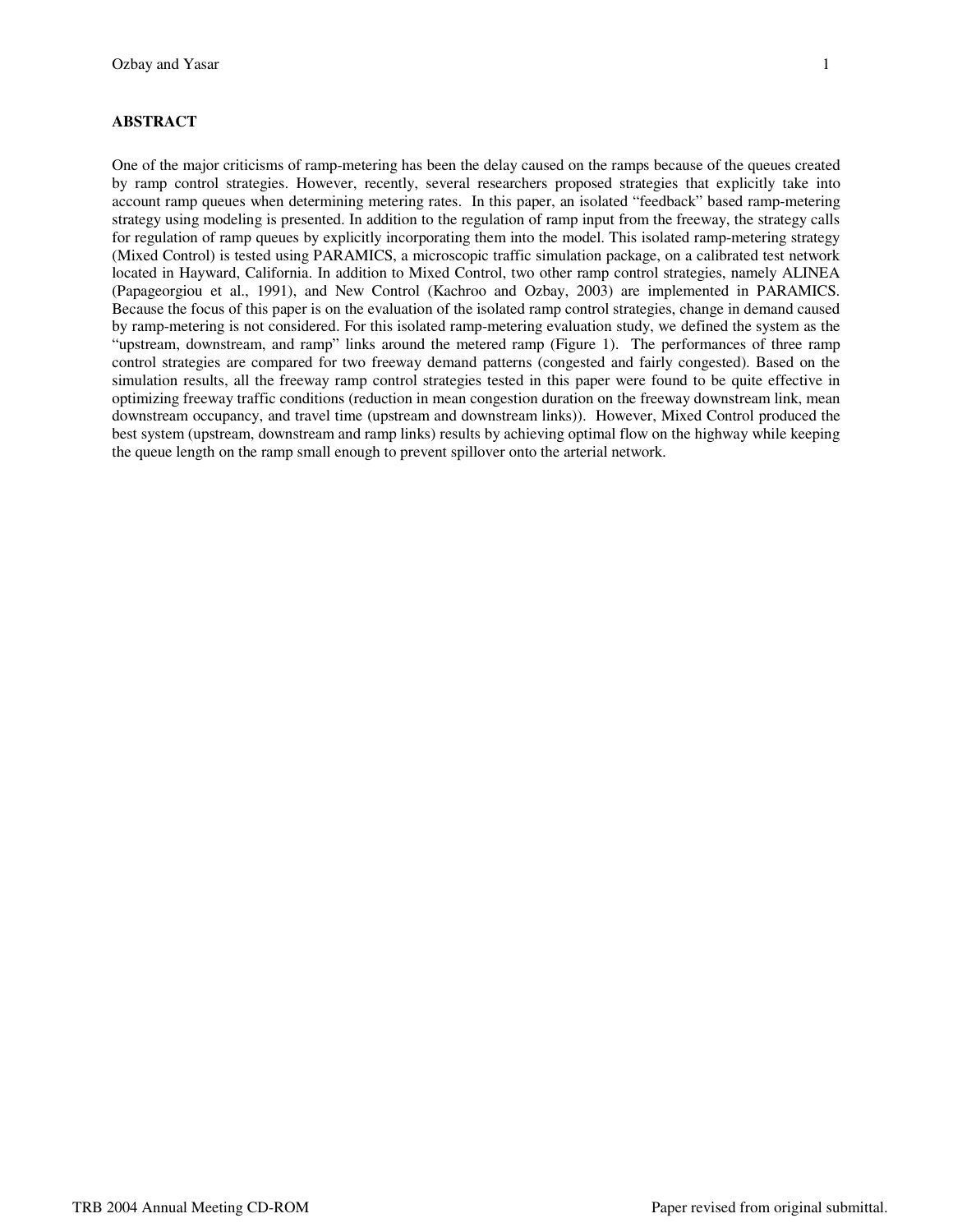## **1. INTRODUCTION AND MOTIVATION**

Increasing dependence on car-based travel has led to the daily occurrence of recurrent and nonrecurrent freeway congestions in the United States and around the world. Ramp-metering is a direct and efficient way to control and upgrade freeway traffic flow by regulating the number of vehicles entering the freeway. According to previous theoretical investigations and field operational tests, it is well known that ramp-metering has various positive effects such as (Papageorgiou, 1999):

- Maintaining freeway operations at noncongested condition.
- Maximizing mainline throughput.
- Increasing travel speed (upstream and/or downstream, depending on the strategy).
- Reducing travel time.
- Reducing auto emissions and accidents as a result of a smoother mainline flow.

Two major philosophies of ramp control strategies namely, local and system-wide exist. Local ramp control strategies consider an isolated section of the network (a freeway section with one on-ramp), and respond only to the changes in the local conditions. On the other hand, system-wide ramp-metering is to consider a series of entrance ramps with the goal of coordinating the response of all the ramps in the system. Another hybrid ramp-metering strategy that combines the two philosophies is called hierarchical ramp-metering. In this strategy, a system-wide model at the upper level defines the overall desired network states, whereas a local model at the lower level adjusts the metering rate to achieve system states close to the system target.

Based on their responsiveness to the traffic, ramp control strategies can be divided into two other categories.

**Pretimed Ramp-metering:** Pretimed metering is the simplest form of on-ramp-metering. Ramp-metering rates are constant and determined by the off-line demand for particular time-ofday historical traffic observation data, without the use of real-time measurements of sensors. It can help eliminate recurrent congestion, if severe incidents or sudden changes in demand that cannot be captured by the historical measurements do not occur. However, because traffic demand is not constant, it varies from day to day, as well as hour to hour. Moreover, incidents may perturb traffic conditions in a non-predictable way. All these unexpected fluctuations in demand can render pretimed ramp control strategies ineffective. These pretimed ramp control strategies may thus lead either to overload of the mainstream flow (congestion) or to underuse of the freeway by achieving the opposite of what it is trying to avoid, congested traffic conditions on the freeways (Traffic Control Systems Handbook, 1996).

**Traffic-Responsive Metering:** In contrast, traffic-responsive metering rates are determined based on information about the state of the traffic flow on the mainline and/or on the ramp traffic conditions. Based on the prevailing traffic conditions captured by real-time traffic data, such as occupancy, and flow rate on the freeway and/or ramp, the metering rates are changed over time to effectively respond to traffic fluctuations. Ramp control systems can also be categorized as open loop and closed loop. In an open-loop ramp control system (demandcapacity control, upstream occupancy control, etc.), the control input (e.g., ramp-metering rate) is independent of the system output, which are the existing traffic conditions (e.g., volume, occupancy, etc.). One of the important factors in freeway control is the management of the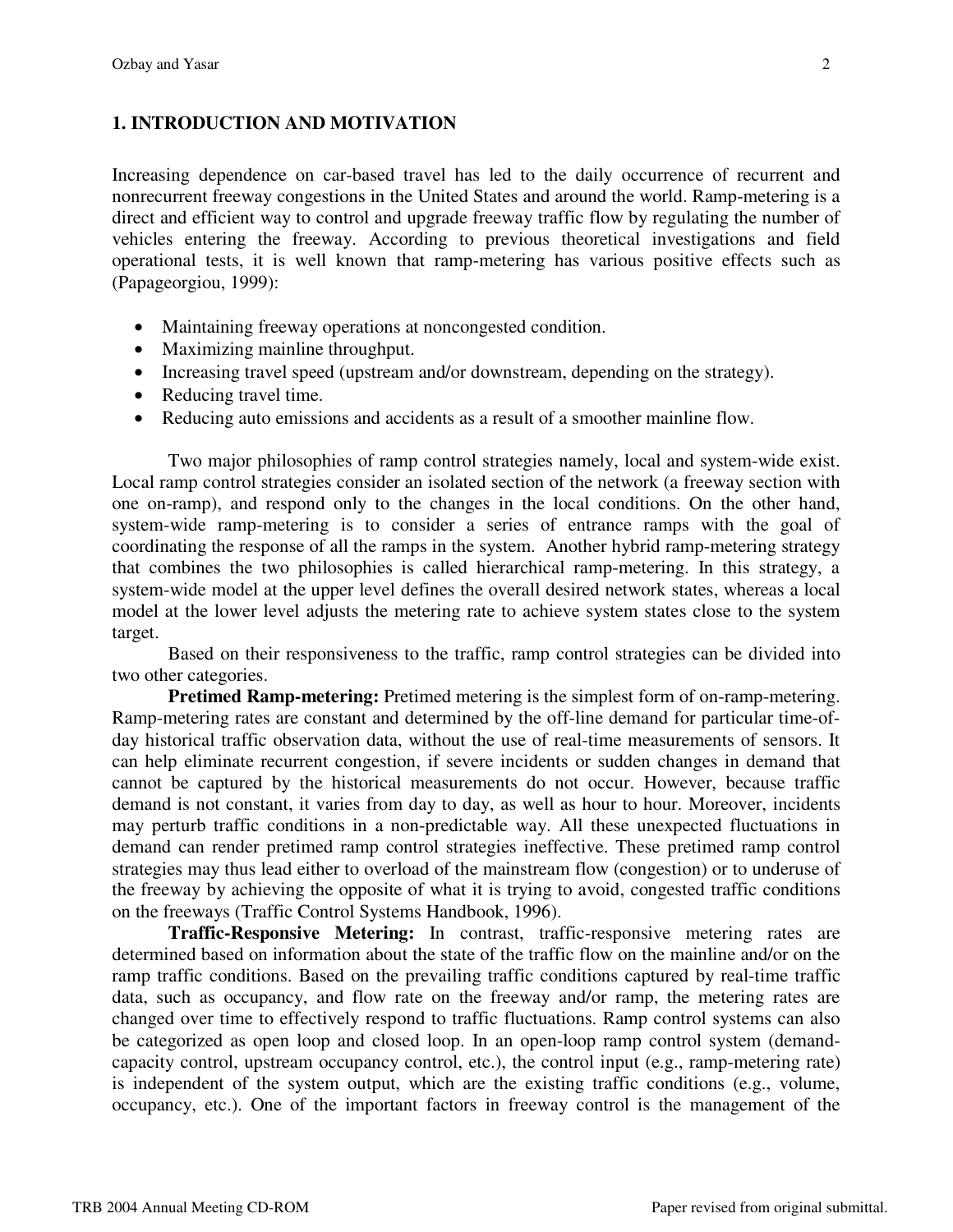metering queue. In fact, a ramp-metering application, which aims to avoid or reduce congestion on the freeway, may have a positive or and negative impact on the adjacent road network traffic. In both demand-capacity control and upstream occupancy control, the ramp-metering rate is set to minimum, whether the threshold values for downstream capacity are reached or exceeded; therefore, on ramp queues are not handled directly in these ramp control strategies (Banks, 1990). In closed loop control, the system output is fed back, and the input is modified via an appropriate regulator to keep the output near its set value despite the influences of time-variant disturbances (e.g., flow on the upstream of the ramp). One of the most widely used algorithms in this category is ALINEA (Papageorgiou et al., 1991). ALINEA is a linearized local-feedback control algorithm that adjusts the metering rate to keep the occupancy downstream of the onramp at a prespecified level (called the occupancy set point). ALINEA uses feedback regulation to maintain a desired level of occupancy, or the target occupancy, which usually is chosen to be the critical occupancy, and applies the kinematic wave theory with locally calibrated fundamental diagrams as the underlying traffic model.

ALINEA, a closed-loop ramp-metering strategy, by Papageorgiou, et al. (1991) to be applied at the time instants  $kT$ ,  $k = 0,1,2,...$ , for any sample time interval *T* (e.g., *T* = 60sec) is

$$
r(k) = r(k-1) + K_R[\hat{o} - o_{out}(k)]
$$
 (1)

Where  $K_R$  > 0 is a regulator parameter,  $\hat{o}$  is a set (desired) value for the downstream occupancy (typically, but not necessarily,  $\hat{\rho} = o_{cr}$  may be set, in which case the downstream freeway flow is close to  $q_{cap}$ , capacity flow),  $r(k-1)$  is the last on-ramp volume, and  $r(k)$  is the current ramp volume.

The set value,  $\hat{\rho}$ , may be changed any time, and thus ALINEA may be embedded into a hierarchical control system with set values of the individual ramps being specified in real time by a superior coordination level or by an operator.

Some of these freeway ramp control strategies have already been field tested and used in the USA and Europe. Some others still under development are being tested using several simulation models (e.g., H. Zhang and Stephen G. Ritchie, 1995, N.B. Goldstein and K.S.P. Kumar, 1982). A preliminary version of ALINEA and some popular previous control strategies have been implemented and tested on an on-ramp of the Boulevard Peripherique in Paris for an experimentation period of 6 months. Results of this study and other field results from current operational sites, such as, Brancion, Chatillion and Italie of the Boulevard Peripherique in Paris, clearly was a success in preventing congestion and increasing traffic throughput.

One of the major criticisms of the ramp-metering has been the delay caused on the ramps because the queues created by ramp control strategies, which actually are developed to optimize traffic flow on the freeway. Unacceptably long ramp queues can create spillover on the arterial streets by causing system-wide delays that mainly favor freeways. Moreover, the drivers who are stuck in long queues on the metered ramps can experience considerably high delays. Several States have been reluctant to deploy ramp-metering solutions because of these concerns about queue spillovers to the local streets.

Most of the ramp control strategies proposed so far such as, ALINEA and a new sectionbased control law (New Control) proposed in Kachroo and Ozbay (2003), shown in Equation 2 do not directly consider on-ramp queues.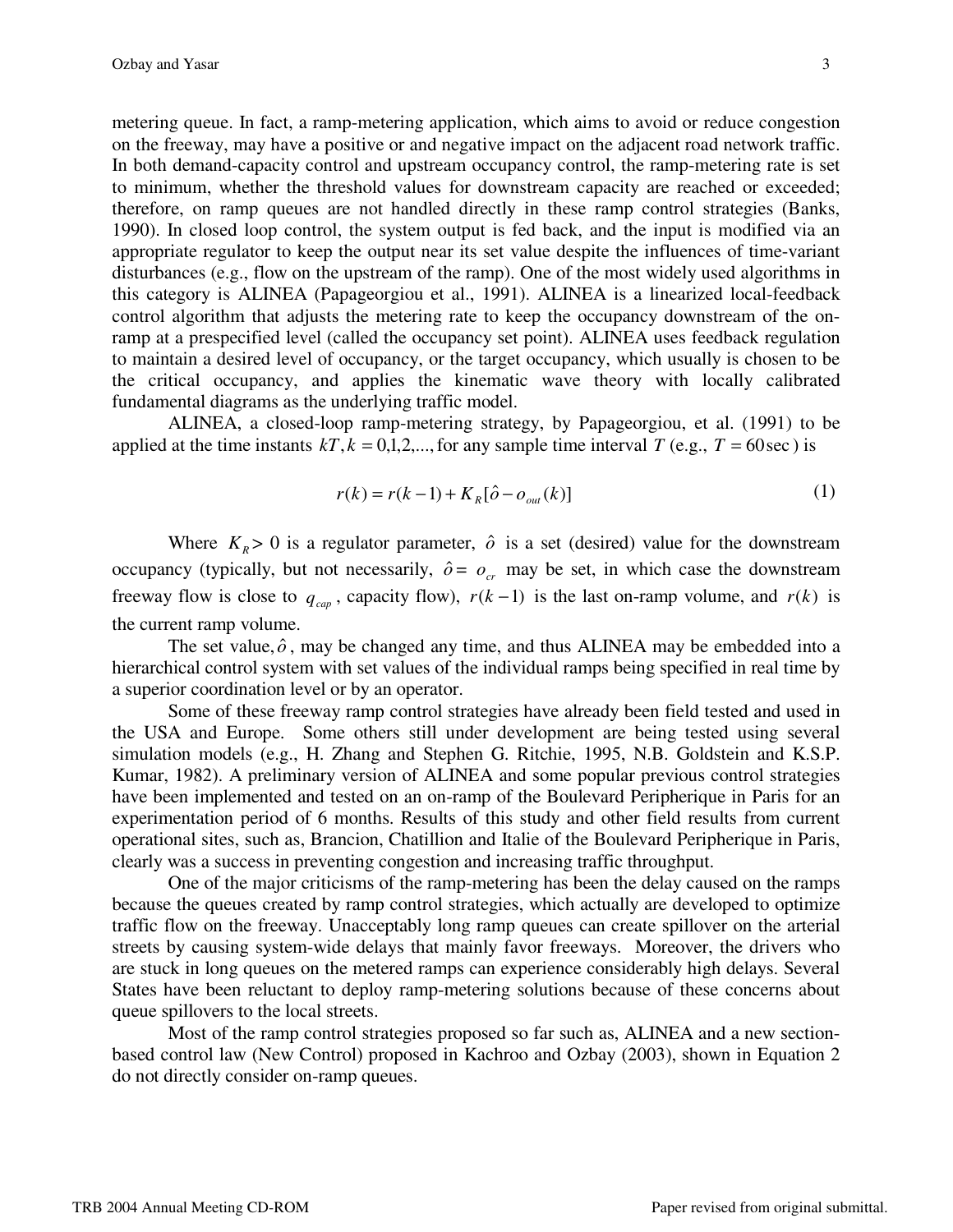$$
u(k) = -K\big[\rho(k) - o_{cr}\big] + \big[q_{out}(k) - q_{in}(k)\big] \tag{2}
$$

Where,  $u(k)$  is the metering rate at time step k, K is the regulator parameter (constant),  $o(k)$  is the current downstream occupancy at time step k,  $o_{cr}$  is the set occupancy value,  $q_{in}(k)$ is the flow entering the freeway section at time step k, and  $q_{out}(k)$  is the flow leaving the freeway section at time step k.

Although this control law guarantees that  $\lim_{k \to \infty} (\rho - \rho_{cr})^2 \to 0$  with a rate of convergence of  $o - o_{cr}$  that is geometric at a rate dictated by the control gain *K* also does not take into account ramp queues. Instead, they are handled via threshold values depending on the storage capacity of the ramp.

Thus, the most popular implementation strategy that deals with ramp queues is the use of override tactics to turn off the ramp-metering until the queue length is below a certain threshold value. However, recently several researchers proposed strategies that explicitly take into account ramp queues when determining metering rates. For example, in a recent paper, Smaragdis, E., and Papageorgiou, M. (2003) proposed a modification to ALINEA control law (Equation 3) to control ramp-queue avoiding interference with surface traffic. They proposed a deadbeat controller, which demands the queue length at the next time step to equal its set value  $\hat{w}$ (Equation 3):

$$
r'(k) = -\frac{1}{T}[\hat{w} - w(k)] + d(k-1)
$$
\n(3)

Where  $r'(k)$  is the flow of vehicles entering the freeway,  $\hat{w}$  is the set value chosen to be the maximum permissible queue length,  $w(k)$  denotes the queue length at time-instant k,  $d(k-1)$  is the demand flow entering the ramp. The proposed ramp-metering rate  $R(k)$  to be finally applied is given by

$$
R(k) = \max\{r(k), r'(k)\}\tag{4}
$$

Where  $r(k)$  is the ramp-metering rate decided by the ALINEA strategy (either the original or modified version).

 Instead of using a rather rough logic for the queue threshold, a tighter ramp-queue control is used under the assumption that either a good estimate of the queue length or a measurement device, such as a video sensor, is available. With this modification, ramp-queue control is activated only when necessary and only to the extent necessary, guaranteeing full use of the ramp storage space, as well as a proper operation without oscillations.

In this paper, the authors propose and evaluate a new proactive feedback based rampmetering law that explicitly considers ramp queues. Clearly a reactive threshold activation approach used to identify ramp queue formation can produce unwanted oscillations when it switches between the control mode that disperses the excessive ramp queue and the control mode that regulates mainline congestion.

One possible way to avoid this problem is to adjust the metering rates in such a way that the overflow of ramp queues does not occur. The mixed ramp control law, briefly described in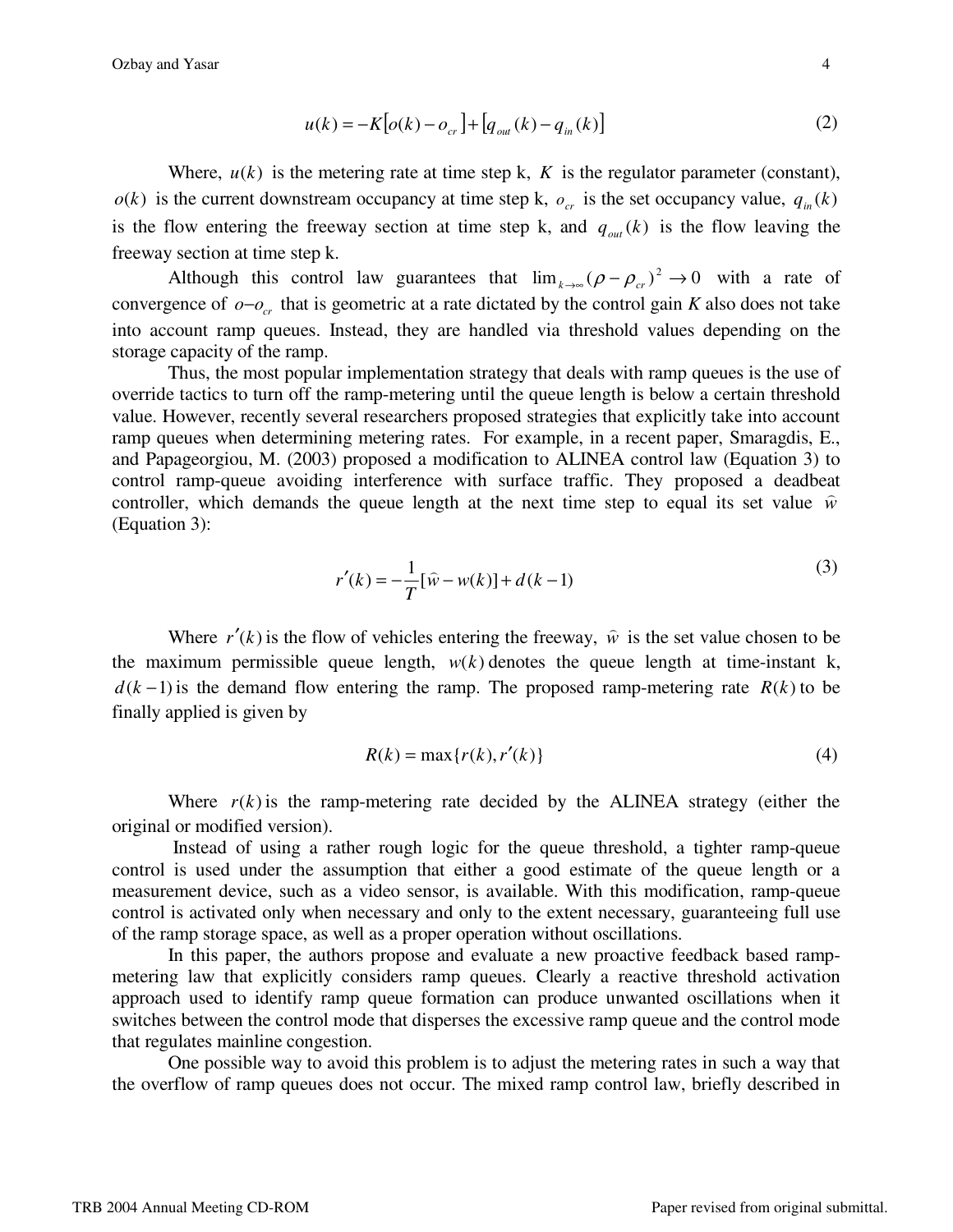the next section, attempts to achieve that objective by incorporating both freeway and ramp conditions into a single control law.

## **2. MIXED CONTROL MODEL DESCRIPTION**

Mixed Control, the new traffic-responsive isolated ramp-metering control law, is developed to maximize the throughput on the freeway without creating long queues on the ramp. This goal can be achieved by developing a ramp-metering control law that considers both queue on the ramp and traffic conditions on the freeway. The resulting control algorithm shortens the long ramp queues, which are created by ramp-metering, through the use of carefully calibrated weight parameters for the freeway and ramp, namely  $(w_1, w_2)$ .

### **\*\*\*\*\*\*\*\*\*\*\*\*\*\*\*\*\*\*Insert TABLE 1\*\*\*\*\*\*\*\*\*\*\*\*\*\*\*\*\*\*\*\*\*\*\***

#### **\*\*\*\*\*\*\*\*\*\*\*\*\*\*\*\*\*\*Insert FIGURE 1\*\*\*\*\*\*\*\*\*\*\*\*\*\*\*\*\*\*\*\*\*\*\***

The model of a freeway section is shown in Figure 1.Mixed Control can be described with the help of a block representation of the algorithm (Figure 2). The process under control is the traffic flow on a freeway section with an on-ramp (Figure 1).

#### **\*\*\*\*\*\*\*\*\*\*\*\*\*\*\*\*\*\*Insert FIGURE 2\*\*\*\*\*\*\*\*\*\*\*\*\*\*\*\*\*\*\*\*\*\*\***

The system shown in Figure 1 is affected by certain process inputs, disturbances that cannot be manipulated. This control system has two input measurement disturbances,  $f_1$  and  $f_2$ , which are real-time data from the detectors located on the freeway upstream (freeway demand) and on-ramp upstream (ramp demand), respectively. The states of the system are functions of the disturbances,  $f_1$  and  $f_2$ , respectively.

The objective of this feedback control design is to make the error variable go to zero. That is:

$$
L t e(t) = 0 \tag{5}
$$

This traffic-responsive ramp-metering control achieves its goal, namely maximization of the throughput on the freeway without long queues on the ramp by minimizing the following error function.

Control Objective 
$$
e(k) = w_1 | \rho(k) - \rho_c | + w_2
$$
 queue <sub>ramp</sub> (6)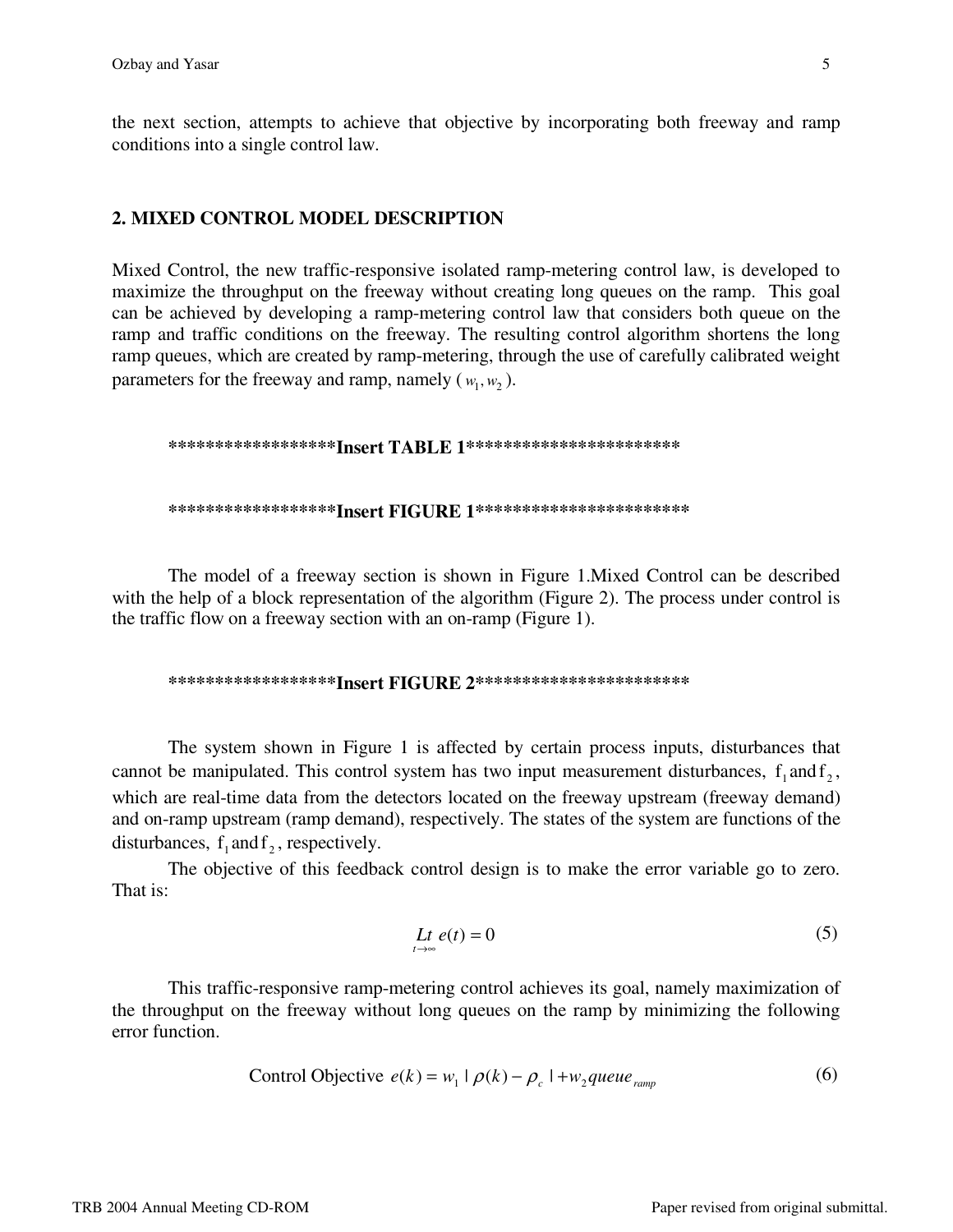The error function, which takes these two objectives into account, determines how much importance should be given to freeway density and queue length on the ramp with the help of weights,  $w_1$  and  $w_2$ . Appropriate values of the parameters,  $w_1$  and  $w_2$ , are determined by taking the objectives of the system into consideration. The system can be in two regions. In one region is the traffic density is greater than the critical density. In the other region the traffic density equals to or less than the critical density. Two subsections can be combined to produce a unified control law that is applicable in both regions. The overall control law, therefore, is given by

$$
u = G^{-1}[-F - Ke(k)]
$$
 (7)

Where

$$
F = sign(\rho(k) - \rho_c)w_1[\rho(k) - \rho_c + \frac{T}{\Delta x}(-q_{out}(k) + f_1(k))]
$$
  
+  $w_2[queue_{ramp}(k) + Tf_2(k)]$  (8)

And

$$
G = [sign(\rho(k) - \rho_c)w_1 \frac{1}{\Delta x} - w_2]T
$$
\n(9)

The complete derivation of the above control law, which is outside the scope of this paper, is offered in Kachroo and Ozbay (2003).

## **3. EVALUATION OF THE MIXED RAMP-METERING STARATEGY USING MICROSCOPIC SIMULATION**

Figure 3 (a) shows a screen capture of the PARAMICS model of test network located in (a section of I-880) Hayward, California, created using the available geometric and traffic demand data. An application programming interface (API) was written to assign demand in PARAMICS every minute in such a way that the number of vehicles generated every minute in the model closely matches the number of vehicle counts obtained from the loop detectors. Further calibration and validation of the model were performed based on real world data from the Freeway Patrol Evaluation Project Database, which was conducted as a part of the PATH program at the University of California, Berkeley (Petty et al., 1995). The overall behavior of the model was calibrated by adjusting the "mean headway", and the "mean reaction time" to obtain results close to real world data. The values of the mean target headway and the mean reaction time calibrated as 1.6 seconds and 0.4 seconds, respectively. After the model calibration, the output is observed quantitatively and qualitatively to represent field data within an acceptable level of accuracy. Therefore, the calibrated and validated model was used to simulate the traffic operations of the study site. The simulation was run with a number of seeds for each scenario to obtain an estimate value,  $\overline{X}$ , with a relative error of,  $\gamma$ , 0.05, and a confidence level of 90%. After statistical analysis, the average of the results are tabulated in the simulation results section.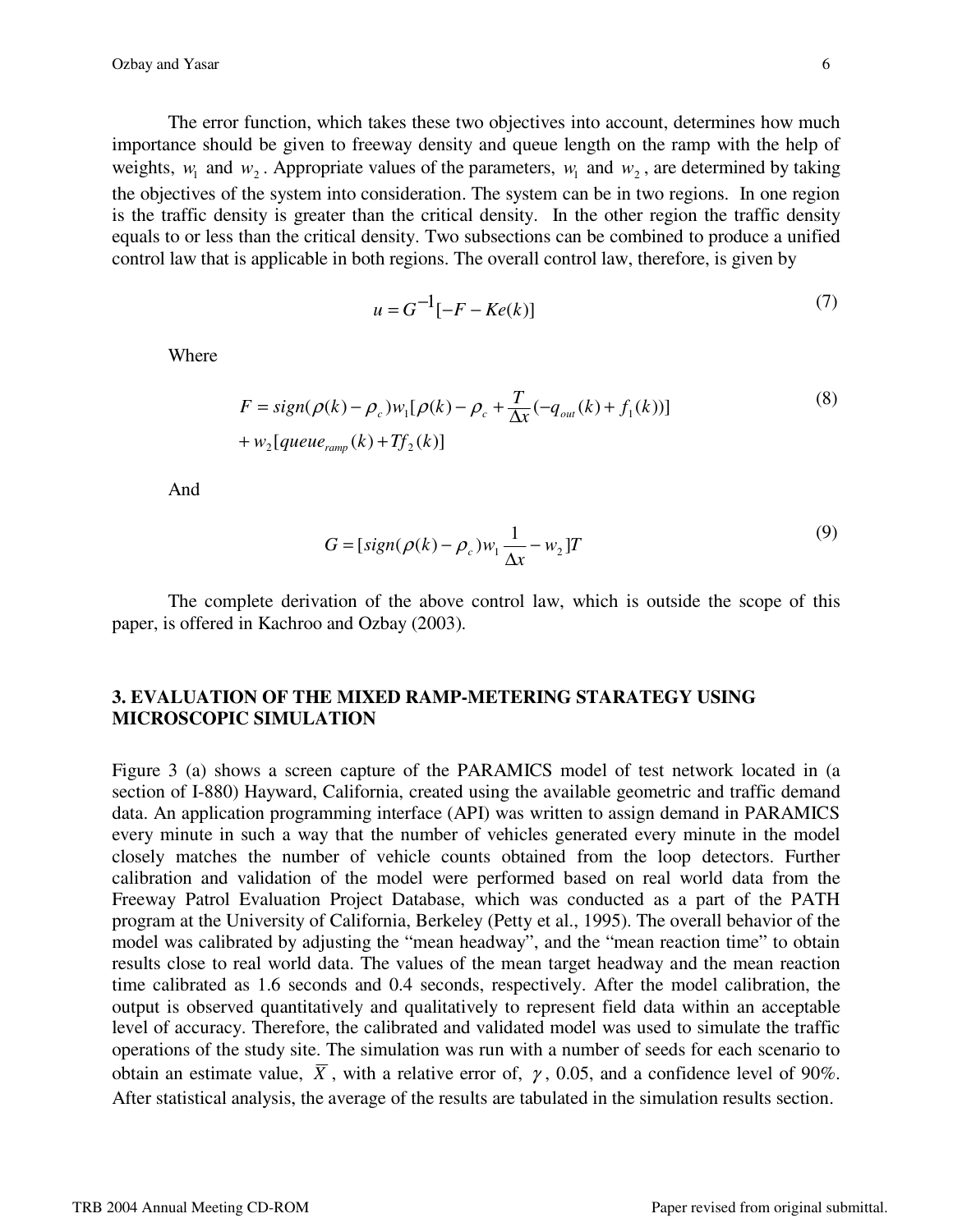Ozbay and Yasar 7

## **\*\*\*\*\*\*\*\*\*\*\*\*\*\*\*\*\*\*Insert FIGURE 3 (a)\*\*\*\*\*\*\*\*\*\*\*\*\*\*\*\*\*\*\*\*\*\*\***

## **\*\*\*\*\*\*\*\*\*\*\*\*\*\*\*\*\*\*Insert FIGURE 3 (b)\*\*\*\*\*\*\*\*\*\*\*\*\*\*\*\*\*\*\*\*\*\*\***

The number of lanes on the 9.2-mile-long study section varies between 3 to 5 lanes (Figure 3 (b)). The simulation was run for 3 hours and 15 minutes, allowing the initial 1 hour 15 minutes for loading the facility and 1 more hour to eliminate any effects from the simulation ending. Because the main goal of this paper is to evaluate "isolated ramp-metering" strategies, ramp-metering was applied only to the ramp shown in zone 5 of Figure 3 (b). The freeway section upstream and downstream of the ramp consisted of 5 lanes, with 1 lane on the ramp. Statistics are collected for the 1-hour portion of the simulation from the detectors located 721.6 ft downstream and 468.3 ft upstream of the ramp, as well as 2 additional detectors, 1 at the exit and 1 at the entrance of the ramp.

Critical occupancy of the freeway section used for control strategies implementations is found to be 18% with the help of flow density curve produced using PARAMICS report data. Set occupancy for all control strategies was chosen as 17%. Free-flow speed is taken as 60 mph. To provide a sensitivity analysis of freeway demand, calibrated network was run with 2 different freeway demands, one of which leads to fairly congested traffic on the freeway links; another results in congested traffic conditions on the same location. To test the ramp control strategies under fairly congested traffic conditions, the hourly demands from zones 2 were taken to be 35% more, and 5 (ramp demand) to zone 1 were taken to be the same as the observed hourly demands from zones 2 and 5 to zone 1, which were given as 5050 veh/hr and 560 veh/hr, respectively. Similarly, to create the congested traffic on the freeway links, the hourly demands from zones 2 were taken to be 30% more, and 5 (ramp demand) to zone 1 were taken to be the same as the observed hourly demands from zones 2 and 5 to zone 1. The "vehicles" file, which was generated automatically, was edited to represent the traffic on the study network based on the real-time calibration of the PARAMICS network (Ding, Lu, 2003).

In PARAMICS model of a network, either the "Plans" file or an API can be used to simulate actuated signals. In this study, however, we used the "plans" file, which consists of a description of any signal plan that should be used within the network. Time step was taken as 2, the default time step, which provides that calculations are made every 0.5 seconds of simulation. In the "plans" file, the calculated green phase duration is kept within specified limits (i.e., minimum and maximum values are 2 and 15 seconds respectively).

In No Control Scenario implementation, no ramp-metering strategy was used in the simulation. Vehicles can merge into the mainstream from the on-ramp freely, and the only restriction is the inherent gap acceptance of each individual vehicle. This scenario is used as the baseline condition to be compared with other scenarios.

The three ramp control strategies were implemented as follows:

In ALINEA implementation, a queue override strategy, which sets the green time to its maximum allowed value when the occupancy of the ramp detector exceeds a certain threshold (>45 vehicles on the ramp), is integrated into the ALINEA algorithm, to avoid interference with surface street traffic.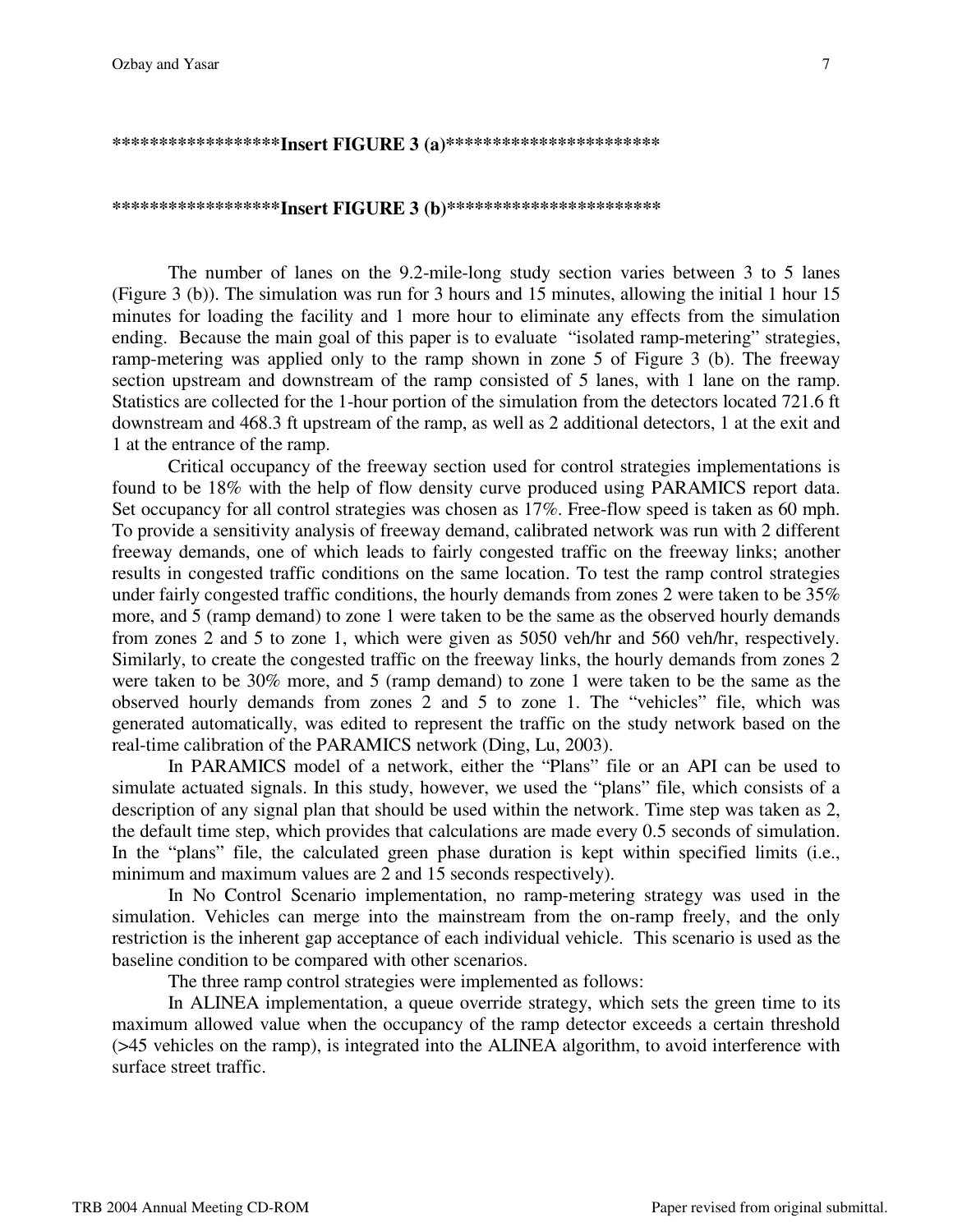In New Control implementation, the similar threshold, as in ALINEA, strategy  $(>\#$  of 35 vehicles) was used for the on-ramp queue.

During the preliminary runs for the calibration, it is observed that ALINEA tends to lead to large on-ramp queues on the ramp in expense of relieving congestion on downstream freeway links. Therefore, because of its tendency to cause large on-ramp queue formation, a larger onramp queue threshold ( $>$  # of 45 vehicles) was used. When lesser ( $>$  # of 35 vehicles) threshold values are used for ALINEA implementation, the threshold is reached faster, which causes green time to be set to maximum, and releasing an excessive number of vehicles on the ramp to prevent spillbacks onto arterial, resulting in fluctuations in the freeway traffic.

In Mixed Control implementation, control gain, K,  $w_1$  and  $w_2$  were calibrated respectively. Unlike the other ramp-control strategy tested in this paper, Mixed Control does not need a queue override strategy that shuts off the ramp-metering and creates unwanted fluctuations.

### **4. MEASURES OF EFFECTIVENESS**

One of the measures of effectiveness is the mean congestion duration (sec) on the downstream freeway link. Mean congestion duration is the accumulated period of time during the simulation when the measured occupancy per time interval (17 sec) is larger than the critical occupancy,  $o_{cr} = 18\%$ .

Mean CongestionDuration (sec) = 
$$
n
$$
. $T$  (10)

Where  $n$  is the number of times the measured occupancy on the downstream link is larger than critical occupancy, and *T* is the time step interval (17 sec).

Occupancy of the freeway section (both upstream and downstream of the ramp) is gathered by means of "plans" file report for each time step (17 sec). The following formula gives one-link's (upstream or downstream) mean occupancy based on the occupancy measurements in n time steps:

Mean Occupancy(
$$
\%
$$
) =  $\frac{\sum_{i=1}^{m} o_i}{m}$  (11)

Where  $o_i$  is the occupancy on the downstream freeway link at time step *i*, *m* is the number of time step during the simulation.

Another performance measure used to analyze the impact of ramp-metering is to compare the travel times for the upstream downstream sections and ramp links, which are calculated using the following equation:

$$
Average Link Delay (veh.hour) = (ATT \times p) / 3600 \tag{12}
$$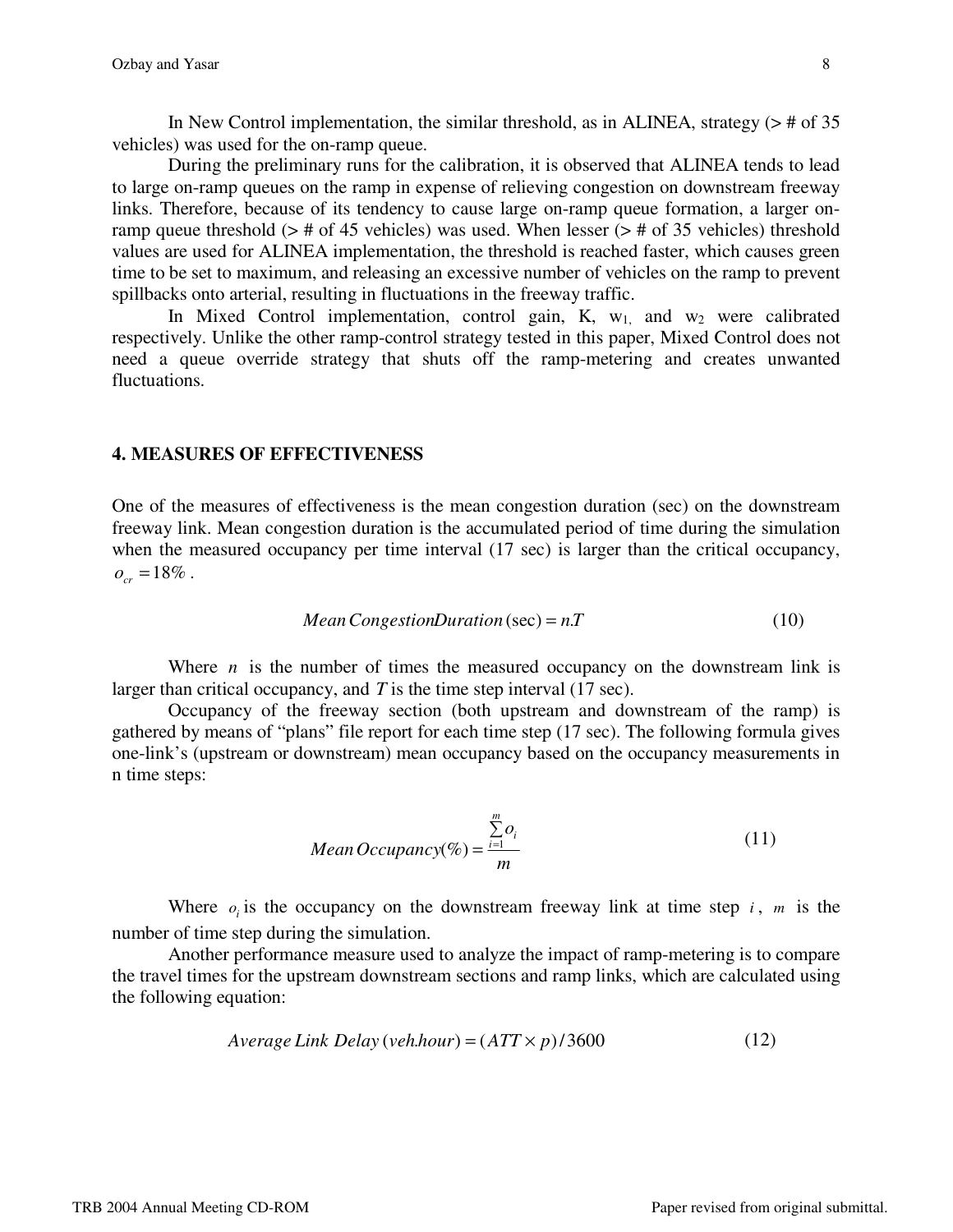Where *ATT* (sec) is the average travel time spent on the link (downstream, upstream, or ramp link) per vehicle, which is obtained in the specific PARAMICS output file named "trips link delay", and *p* (veh) is the total number of vehicles on the link during the simulation period.

The ramp queue length is the number of vehicles on the ramp per time step (17 sec). This measure is gathered through PARAMICS plans report data for each time step. Then, the average length of the on-ramp queue (on one-ramp-link) per time interval (17 sec) was found using the following equation:

On - ramp queue (mph) = 
$$
\frac{\sum_{i=1}^{m} queue_{ramp_i}}{m}
$$
, (13)

Where *queue<sub>ramp<sub>i</sub>* is the on-ramp queue at time step *i*, and *m* is the number of time step during</sub> the simulation.

## **5. STATISTICAL ANALYSIS OF THE SIMULATION OUTPUT**

Sequential method [12] was used for determining the number of replications required in the simulation analysis. This statistical procedure aims at obtaining the mean  $\mu = E(X)$  of the selected performance measure *X*, within a specified precision. If we estimate  $\bar{X}$  such that  $|\bar{x} - \mu|/|\mu| = \gamma$ , then  $\gamma$  is called the relative error of  $\bar{x}$ . The specific objective of this procedure is to obtain an estimate of  $\mu$  with a relative error of  $\gamma$  and a confidence level of 100(1 –  $\alpha$ ) percent. If we denote the half-length of the confidence interval by  $\delta(n,\alpha)$  then the sequential procedure is as follows:

**0.** Make  $n_0$  replications of the simulation and set  $n = n_0$ 

**1.** Compute  $\overline{X}(n)$  and  $\delta(n,\alpha)$  from  $X_1, X_2, \dots, X_n$ 

**2.** If  $\delta(n,\alpha)/|\overline{X}(n)| \leq \gamma'$ , use  $\overline{X}(n)$  as the point estimate for  $\mu$  and stop. If not, replace *n* by  $n+1$ ; make an additional replication of the simulation and go to step 1.

Where,  $\gamma' = \gamma/(1-\gamma)$ 

Because more than one performance measures the simulation analysis are used, the largest replication value was chosen as the number of replications.

Table 2 shows the number of replications required to ascertain a 90% confidence interval (the relative error  $\gamma$  number is assumed as 0.05) of these performance measures using the above procedures.

### **\*\*\*\*\*Insert Table 2\*\*\*\*\*\***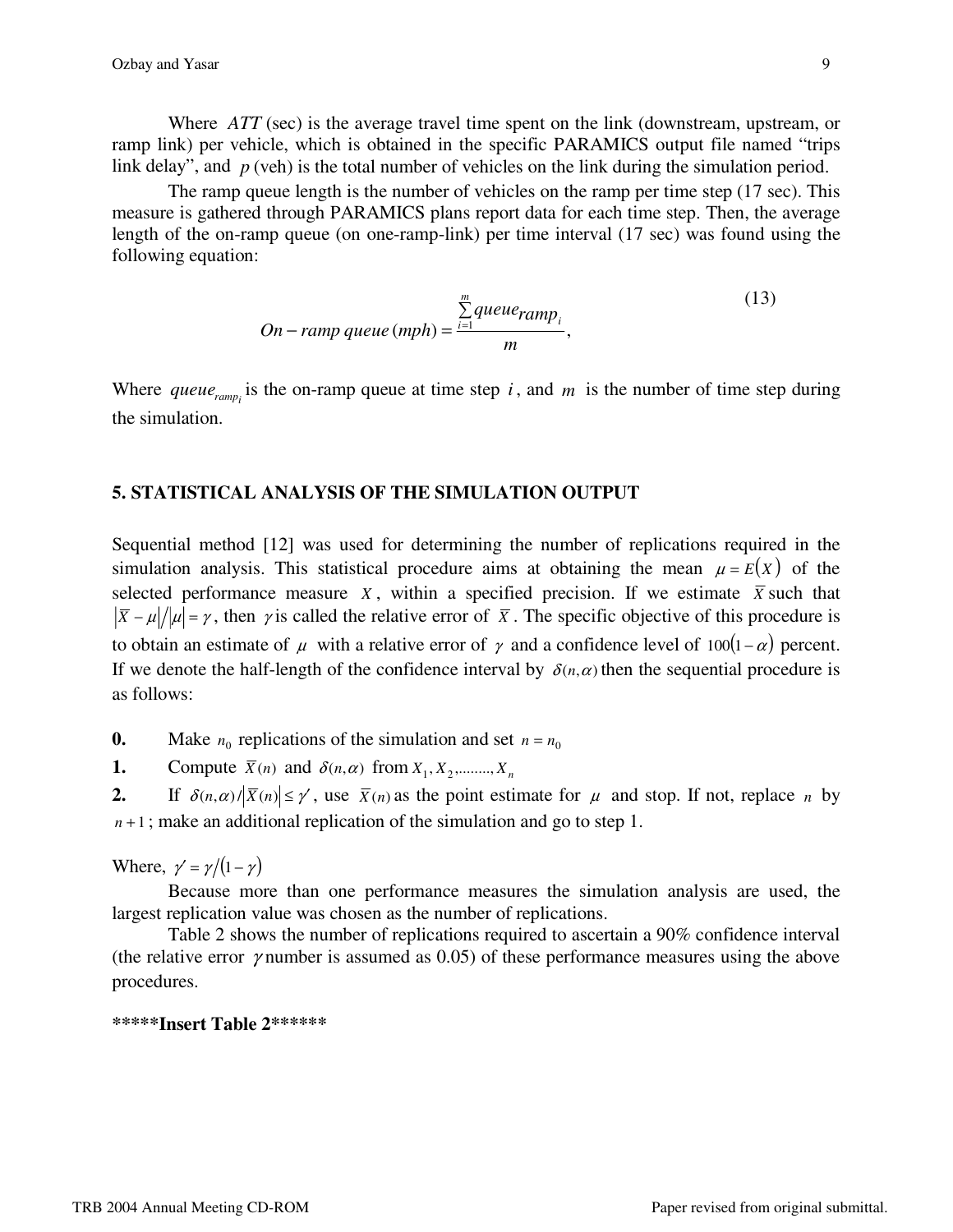## **6. SIMULATION RESULTS**

In this section, the averages of the results of two freeway demand patterns, namely congested (Tables 3 and Figure 4 (a)) and fairly congested (Table 4 and Figure 4 (b)) were presented.

#### **\*\*\*\*\*\*\*\*\*\*\*\*\*\*\*\*\*\*Insert TABLE 3\*\*\*\*\*\*\*\*\*\*\*\*\*\*\*\*\*\*\*\*\*\*\***

Simulation results (Table 3) show that both Mixed Control strategy and New Control reduce mean congestion duration on the mainline by 18.12 %, and 8.05 %, respectively, compared to No Control scenario.

ALINEA (-31.55%) performed better in reducing the mean congestion duration compared to Mixed Control (-18.12%) in the expense of large waiting times for the vehicles on the ramp.

All the ramp control strategies were able to reduce the average downstream occupancy compared to No Control scenario. ALINEA reduced the downstream occupancy by 13.90 %, whereas New Control and Mixed Control reduced the same measure by 3.74 % and 7.42%, respectively (Table 3).

From these results, it can be easily observed that freeway ramp-metering can be an effective way to reduce freeway congestion by regulating the incoming ramp demand. However, for the ramp-control strategies, which do not consider the on-ramp queue, it becomes hard to handle the on-ramp and freeway at the same time when the traffic is at congested level. That is, when the threshold is reached, instead of improving the freeway conditions, they try to release excessive number of vehicles on the ramp to prevent spillbacks onto arterial streets by setting maximum green phase time; therefore, this results in fluctuations in the freeway traffic. Thus, it is important to carefully analyze the system-wide impact of these improvements on the freeway. Table 3 shows system performance of each ramp control strategy and compares them to the "no control" scenario.

## **\*\*\*\*\*\*\*\*\*\*\*\*\*\*\*\*\*\*Insert FIGURE 4 (a)\*\*\*\*\*\*\*\*\*\*\*\*\*\*\*\*\*\*\*\*\*\*\***

ALINEA, New Control and Mixed Control mainly aim to regulate the downstream freeway link; therefore, the amount of improvement in the upstream link travel times is small for all the controls.

For the ramp link, Mixed Control produced the best results among all the control strategies. Mixed Control kept the travel times almost close to the No Control case, whereas ALINEA and New Control resulted in increased ramp travel times by 687.76 % and 237.00 %, respectively (Table 3). Even though freeway travel time reductions were best for ALINEA, Mixed Control proved to perform better by preventing larger waiting times on the ramp, and therefore, resulted in better system performance where system for the isolated case is defined as upstream, downstream and the ramp links around the ramp where ramp-metering strategy is implemented (Figure 1). Thus, total system travel time; consisting of one upstream link, one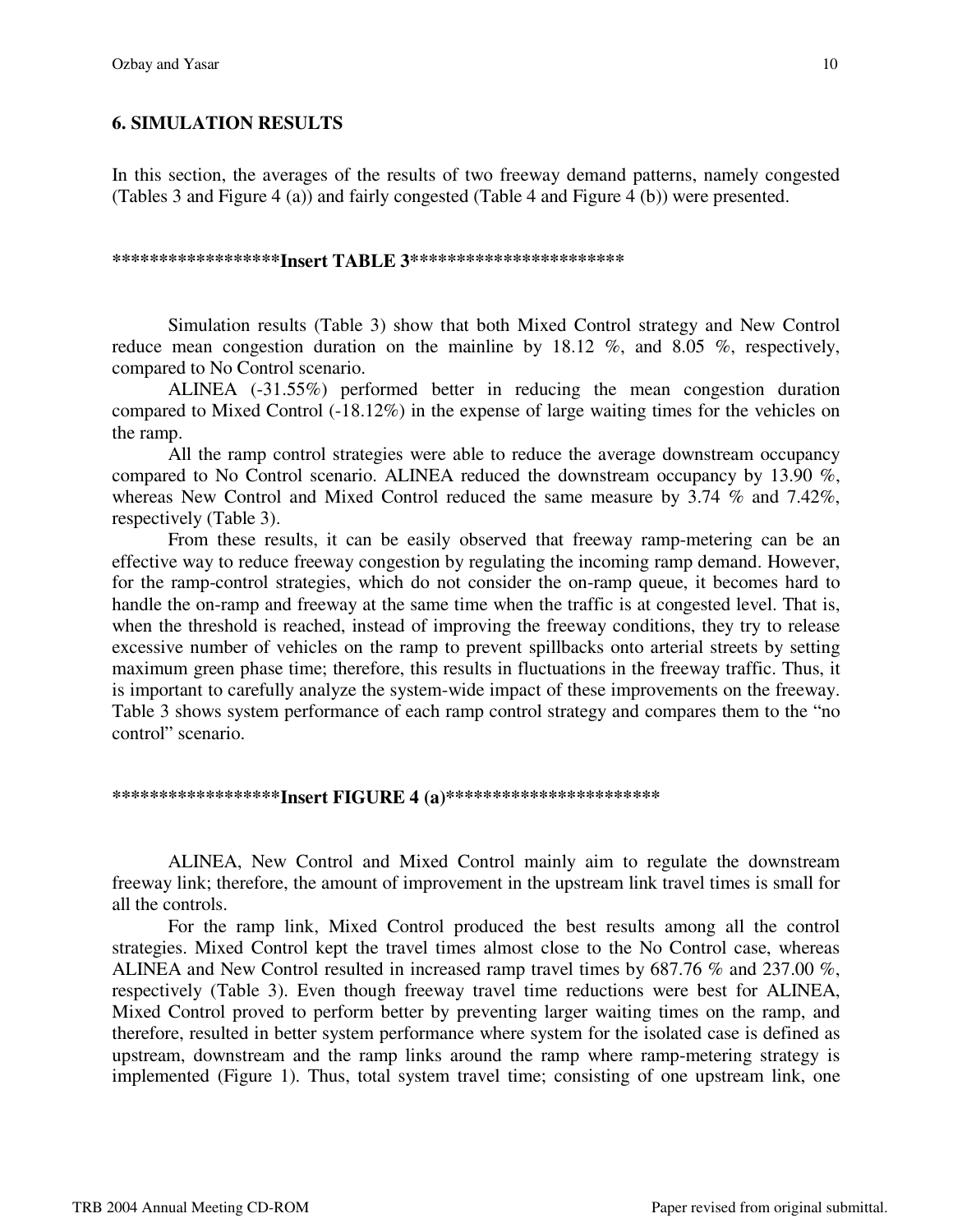downstream link and one ramp link, travel time was reduced with Mixed Control by 2.04 % compared to No Control scenario.

When looking at the system performance only, Mixed Control provided the better result because of efficient ramp queue management, which other controls do not include in their control law. ALINEA and New Control, however, resulted in increase of the travel time spent in the system because of large queues on the ramp. ALINEA results obtained from our simulation study for the overall system showed resemblance to another study by Gardes et al. (2003), which also found that the improvements of traffic conditions on the mainline freeway due to ramp control did not overweigh the deterioration of the traffic performances on the on-ramps with the use of the ALINEA control strategy.

In addition to congested case, simulation results for the fairly congested case are given in Table 4.

#### **\*\*\*\*\*\*\*\*\*\*\*\*\*\*\*\*\*\*\*\*\*\*\*\*\*Insert Table4\*\*\*\*\*\*\*\*\*\*\*\*\*\*\*\*\*\*\*\*\*\***

#### **\*\*\*\*\*\*\*\*\*\*\*\*\*\*\*\*\*\*Insert FIGURE 4 (b)\*\*\*\*\*\*\*\*\*\*\*\*\*\*\*\*\*\*\*\*\*\*\***

Simulation results (Table 4) for the fairly congested freeway case were similar to the results obtained from the congested one. ALINEA performed better in reducing the mean congestion duration and the downstream occupancy  $(-13.52 \%$  and  $-11.13 \%$ , respectively) compared with Mixed Control (-5.22  $\%$  and –6  $\%$ ) and New Control (0.75  $\%$  and 0.46  $\%$ ) in the expense of large queues on the ramp. However, none of the controls were able to reduce the downstream occupancy below the critical occupancy (18 %) because the downstream occupancy for No Control (26.99 %) case is well above the critical occupancy.

ALINEA was able to reduce travel time on the upstream  $(-7.74\%)$  and downstream  $(-7.74\%)$ 19.96 %) links more than other controls. However, the amelioration of traffic conditions on the mainline freeway with ALINEA control did not overweigh the travel time increase (928.06 %) of the on-ramps. Mixed Control and New Control provided some reduction in travel times on the upstream and downstream freeway links.

Mixed Control resulted in least amount of ramp link travel time among all the control strategies by keeping the queue on the ramp as close to No Control scenario as possible. However, ALINEA and New Control resulted in ramp travel time increase by 928.06 % and 234.32 %, respectively. Therefore, total system travel time; consisting of one upstream link, one downstream link and one ramp link, travel time was reduced with Mixed Control by 1.54 %, whereas the same measure was increased with New Control by 4.37 % and with ALINEA by 5.47 % compared to No Control scenario.

## **7. CONCLUSIONS**

Because the focus of this paper is on the evaluation of the isolated ramp-control strategies, change in demand from ramp-metering is not considered. The microscopic simulation study was conducted with the assumption that both freeway and ramp demands will remain the same after the implementation of ramp control strategies. For this isolated ramp-metering evaluation study,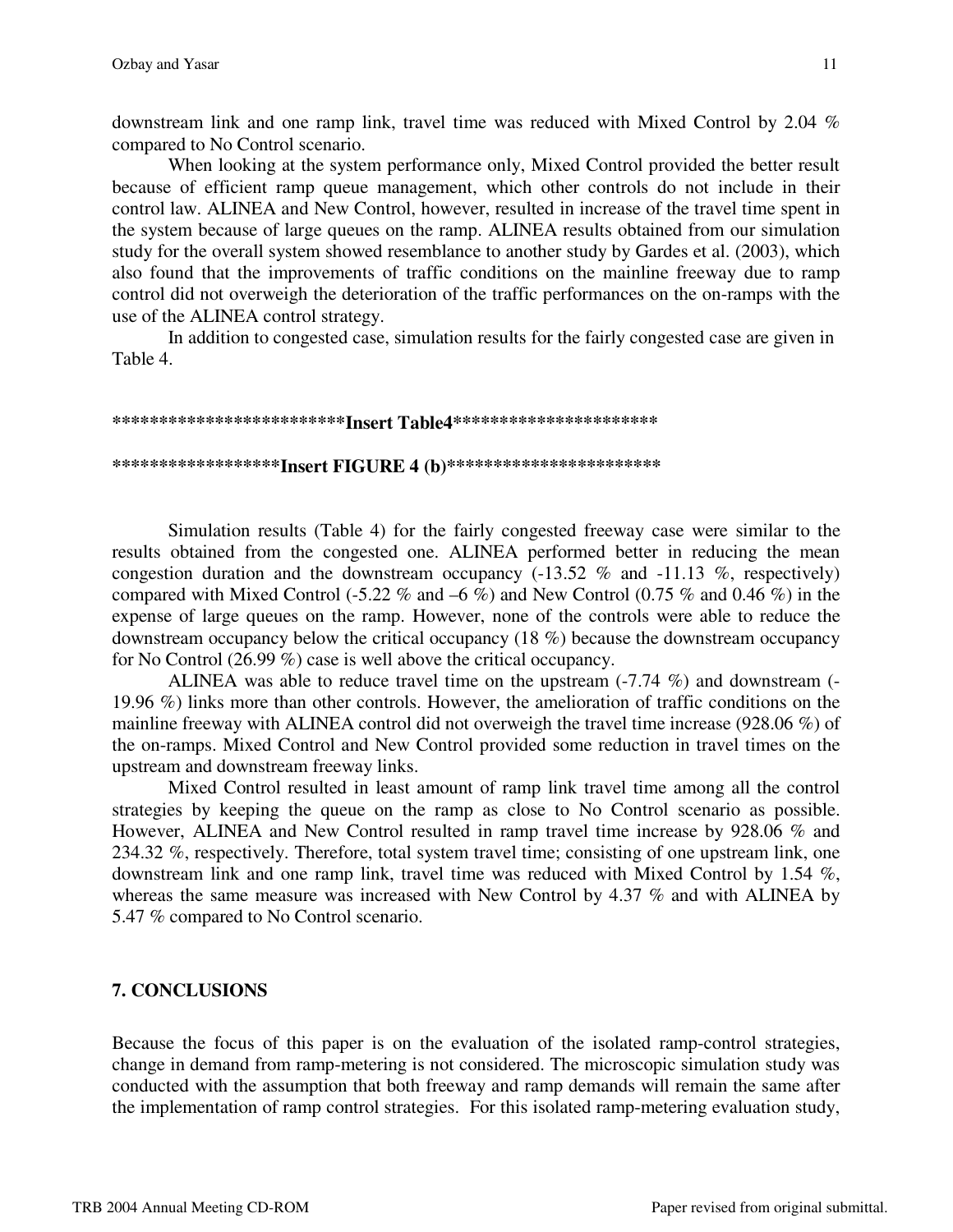we define the system as the upstream and downstream and ramp links around the ramp, where ramp-metering is implemented (Figure 1). As a result of multiple simulation runs using a calibrated PARAMICS model, it was found that the system performed better after the implementation of Mixed Control compared with other ramp-control strategies. As expected, the mainline freeway experienced better traffic conditions when any of the three tested rampmetering strategies was implemented. However, when the queue thresholds are used in ALINEA and New Control prevent the ramps from being overloaded, the system benefits of these strategies were reduced. Mixed control that significantly improved system performance compared with other two control strategies under the congested and fairly congested conditions was proven to be quite effective.

In fact, ALINEA has provided better amount of reduction than Mixed Control in mean congestion duration on the freeway. However, the major strength of Mixed Control is that it reduces the downstream occupancy (Tables 3 and 4) while preventing the number of vehicles in the queue from exceeding the ramp storage capacity (Figure 4 (a) and (b)). This feature makes Mixed Control a better option for real-world implementation.

More research is needed for the real-world implementation of this kind of ramp control strategies that can explicitly model ramp queues.

## **8. ACKNOWLEDGEMENT**

This research was supported by the National Science Foundation's CAREER Award programs grant CAREER-CMS-9875296, New Jersey Department of Transportation, and United States Department of Transportation (University Transportation Center program). This support is both acknowledged and appreciated. The contents of this paper reflect the views of the authors who are solely responsible for the facts and the accuracy of data presented herein. The contents do not necessarily reflect the official views of NSF, NJDOT, and USDOT.

## **9. REFERENCES**

- 1. Banks, J. H. (1990). Effect of Responsive Limitations on Traffic-Responsive Ramp Metering.
- Transportation Research Record 1394.

2. Greenshields, B. D. (1935). A study in Highway Capacity. Highway Research Board Proceedings, Vol. 14, page 458

3. Zhang, H. and S. G. Ritchie (1995). An integrated Traffic Responsive Ramp Control Strategy via Nonlinear State Feedback. TRB, 74th Annual Meeting

4. Kachroo and Ozbay (2003). Feedback Ramp Metering in Intelligent Transportation Systems. To Be Published by Kluwer Academics.

5. Petty, K., H. Noeimi, K. Sanwai, D. Rydzewski, A. Skabardonis P. Varaiya, and H. Al-Deek (1995). The Freeway Patrol Evaluation Project: Database, Support Programs, and Accessibility, California PATH Report. 6. Goldstein, N.B. and K.S.P. Kumar (1982). A Decentralized Control Strategy For Freeway Regulation. Transp. Res.-B, Vol. 16B. No4.

7. Papageorgiou, M. (1999). Traffic Control. In Handbook of Transportation Science, R.W. Hall, Editor, Kluwer Academic Publishers, Boston

8. Papageorgiou M., H. S. Habib, and J. M. Blosseville (1991). ALINEA: A Local Feedback Control Law for On-ramp Metering, Transportation Research Record, 1320, pp. 58-64

9. Smaragdis, E., and M. Papageorgiou (2003). A Series of New Local Ramp Metering Strategies, Transportation Research Board 82nd Annual Meeting, January 12-16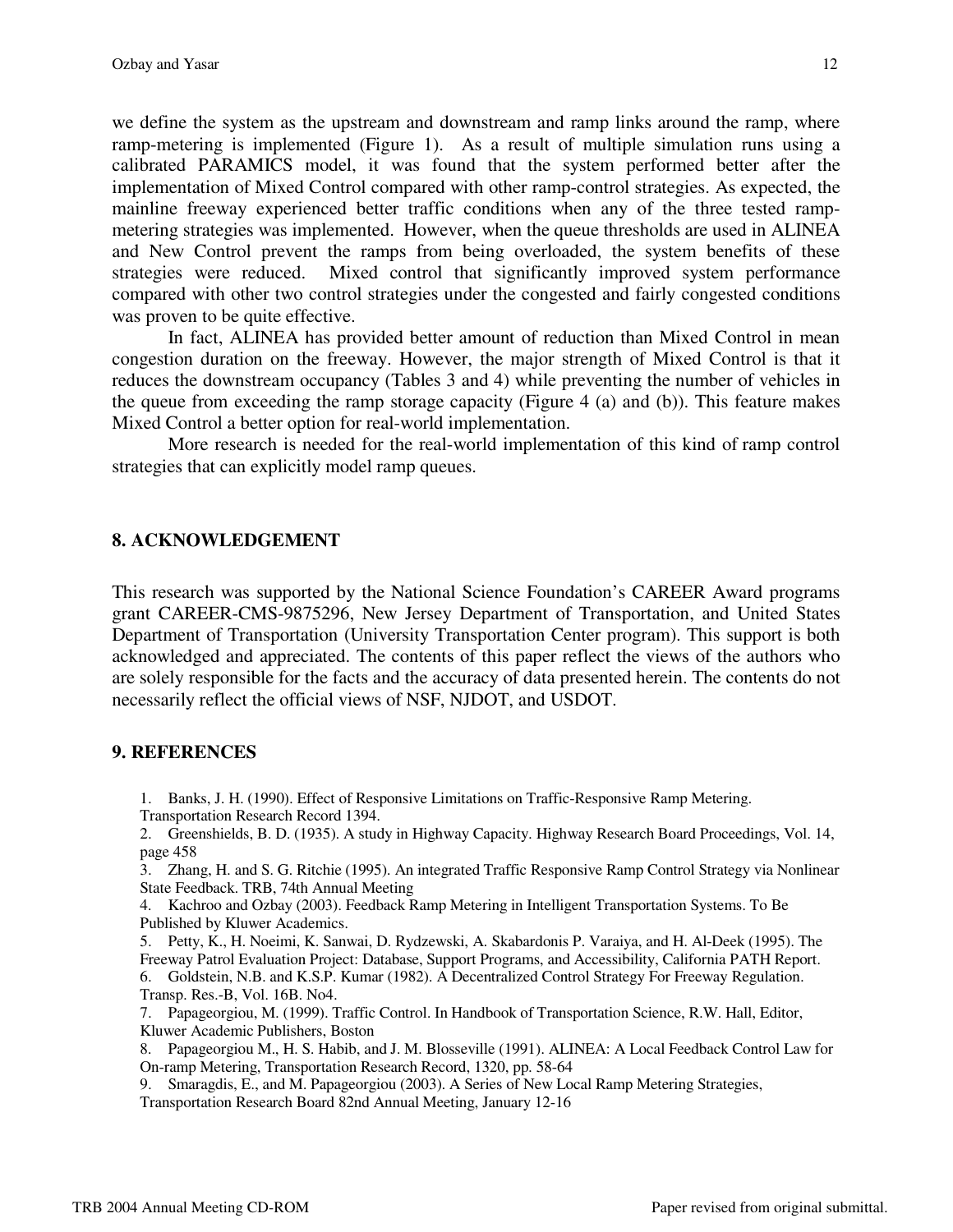10. Traffic Control Systems Handbook, U.S. department of Transportation, Federal Highway Administration, February 1996

11. Gardes, Y, A. Kim, and A. May (2003). Bay Area Simulation and Ramp Metering Study-Year 2 Report, California PATH Report

- 12. Law, A.M. and W. David Kelton. Simulation Modeling & Analysis. McGraw-Hill, Inc., Second Edition
- 13. PARAMICS Modeller Manual

## **List of Tables**

TABLE 1 Description of System Variables

TABLE 2 Numbers of Replications

TABLE 3 Simulation Results for Congested Case

TABLE 4 Simulation Results for Fairly Congested Case

### **List of Figures**

FIGURE 1 Isolated freeway ramp

FIGURE 2 The proposed traffic-responsive ramp-metering control system

FIGURE 3 (a) PARAMICS model of the study network (b) Layout of the freeway segment (not drawn to scale) (5) FIGURE 4 (a) Time-dependent ramp queue plot for fairly congested traffic conditions, (b) Time-dependent ramp queue plot for congested traffic conditions.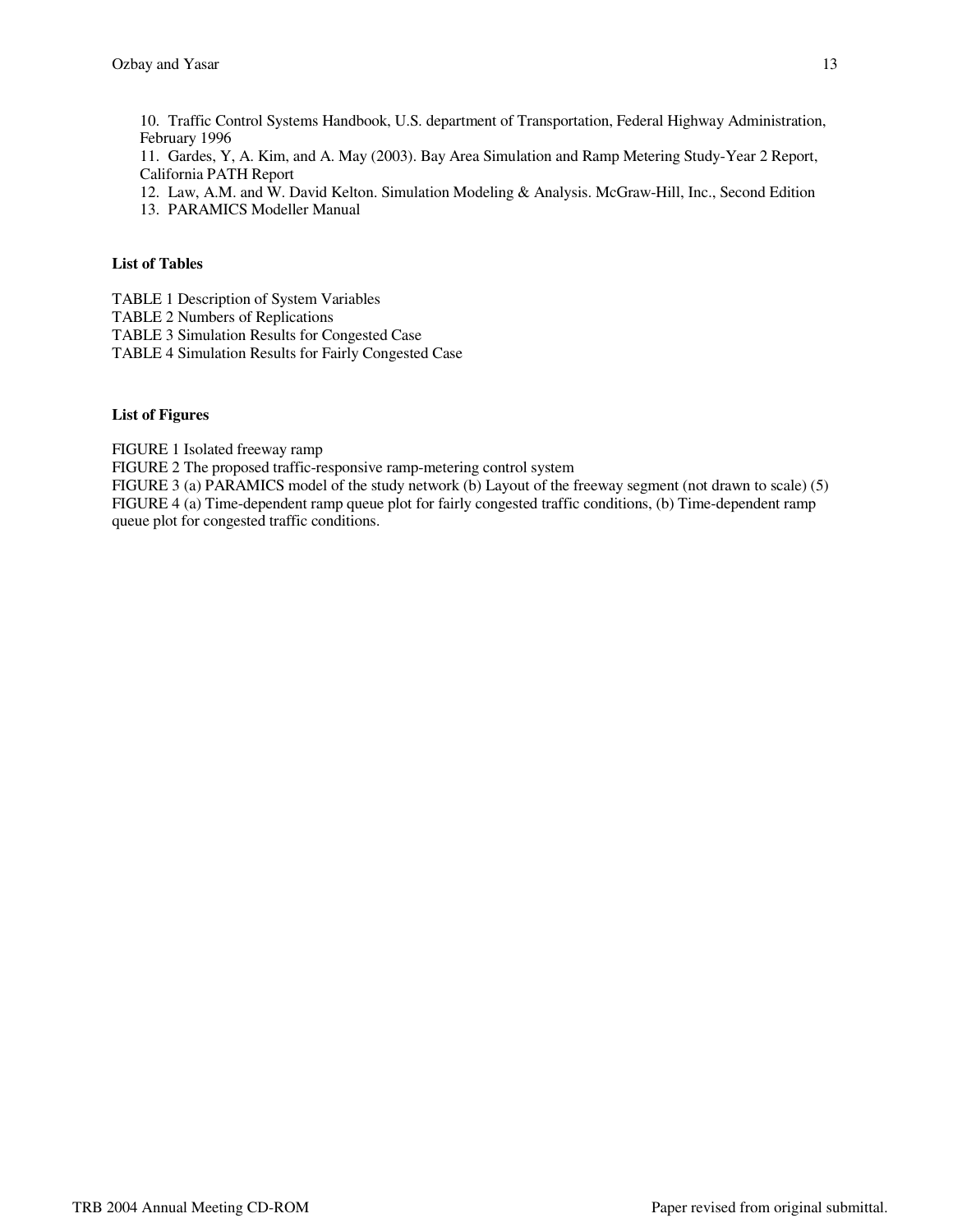## **TABLE 1 Description of System Variables**

| <b>Variables</b>  | <b>Description</b>                                   |
|-------------------|------------------------------------------------------|
| $f_1(k)$          | The flow entering the freeway section at time step k |
| $f_2(k)$          | The flow entering the ramp at time step k            |
| u(k)              | Metered ramp flow at time step k                     |
| $\rho(k)$         | Freeway density for section "i"                      |
| $\rho_c$          | The critical value of section density (veh/mile)     |
| $q_{out}(k)$      | The flow leaving the freeway section at time step k  |
| $queue_{ramp}(k)$ | Queue length on the ramp at time step k              |
| $w_1, w_2$        | Weight factors, $w_1 + w_2 = 1$                      |
| K                 | Control gain, $0 < K < 1$                            |
| T                 | Time step duration                                   |
| $\Delta x$        | Length of the freeway section                        |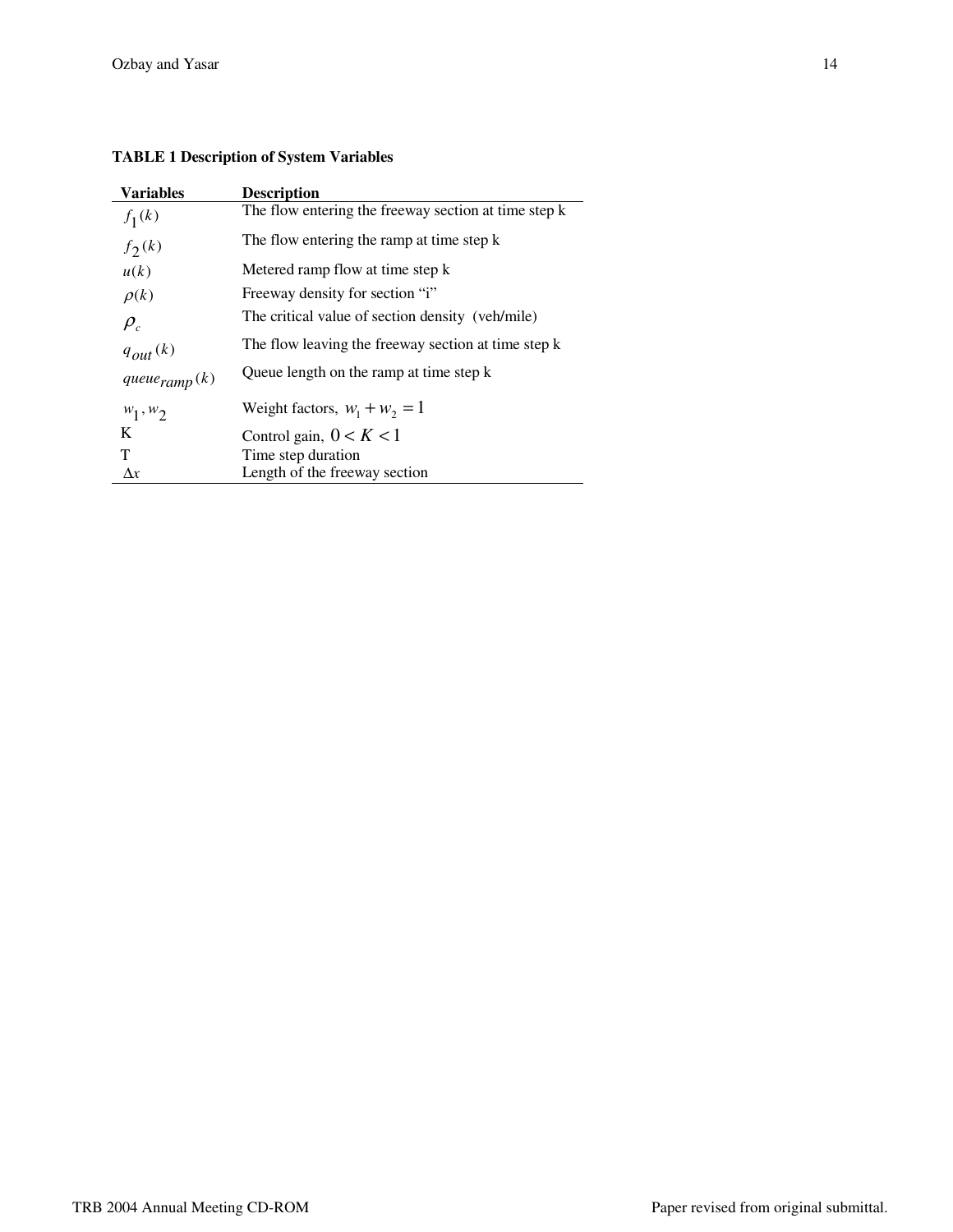# **TABLE 2 Numbers of Replications**

| <b>Scenario</b>                         | <b>Number of Replications</b> |
|-----------------------------------------|-------------------------------|
| No Control with fairly congested demand | 25                            |
| No Control with congested demand        | 16                            |
| ALINEA with congested demand            | 25                            |
| ALINEA with congested demand            | 25                            |
| New Control with congested demand       | 34                            |
| New Control with congested demand       | 32                            |
| Mixed Control with congested demand     | 14                            |
| Mixed Control with congested demand     | 18                            |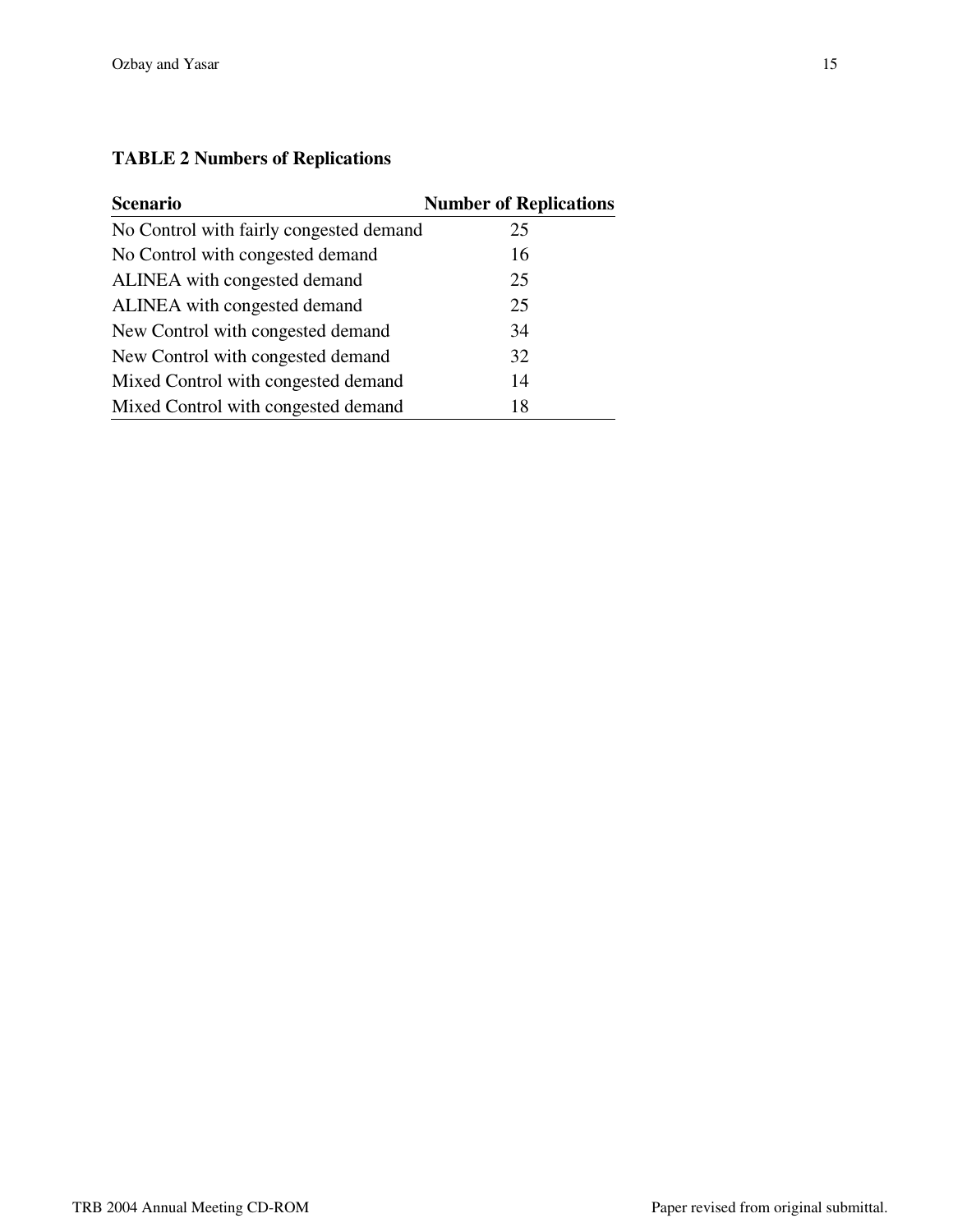# **TABLE 3 Simulation Results for Congested Case**

|                              | <b>No Control</b> | <b>ALINEA</b> | <b>New Control</b> | <b>Mixed Control</b> |
|------------------------------|-------------------|---------------|--------------------|----------------------|
| No of time step              | 149               | 102           | 137                | 122                  |
| Mean congestion duration     | 42.22             | 28.90         | 38.82              | 34.57                |
| (minute)                     |                   |               |                    |                      |
| %Change                      |                   | $-31.55$      | $-8.05$            | $-18.12$             |
| <b>Average Downstream</b>    | 21.15             | 18.21         | 20.36              | 19.58                |
| Occupancy                    |                   |               |                    |                      |
| %Change                      |                   | $-13.90$      | $-3.74$            | $-7.42$              |
| A: Upstream link travel time |                   |               |                    |                      |
| (veh.hour)                   | 129.67            | 127.45        | 128.82             | 127.98               |
| % Change                     |                   | $-1.71$       | $-0.65$            | $-1.31$              |
| B: Downstream link travel    |                   |               |                    |                      |
| time (veh.hour)              | 269.60            | 228.07        | 259.58             | 249.29               |
| $%$ Change                   |                   | $-15.4$       | $-3.72$            | $-7.53$              |
| C: Ramp link travel time     |                   |               |                    |                      |
| (veh.hour)                   | 11.37             | 89.55         | 38.31              | 24.98                |
| $%$ Change                   |                   | 687.76        | 237.00             | 119.75               |
| $A+B+C$ (veh.hour)           | 410.64            | 445.08        | 426.71             | 402.25               |
| %Change                      |                   | 8.39          | 3.91               | $-2.04$              |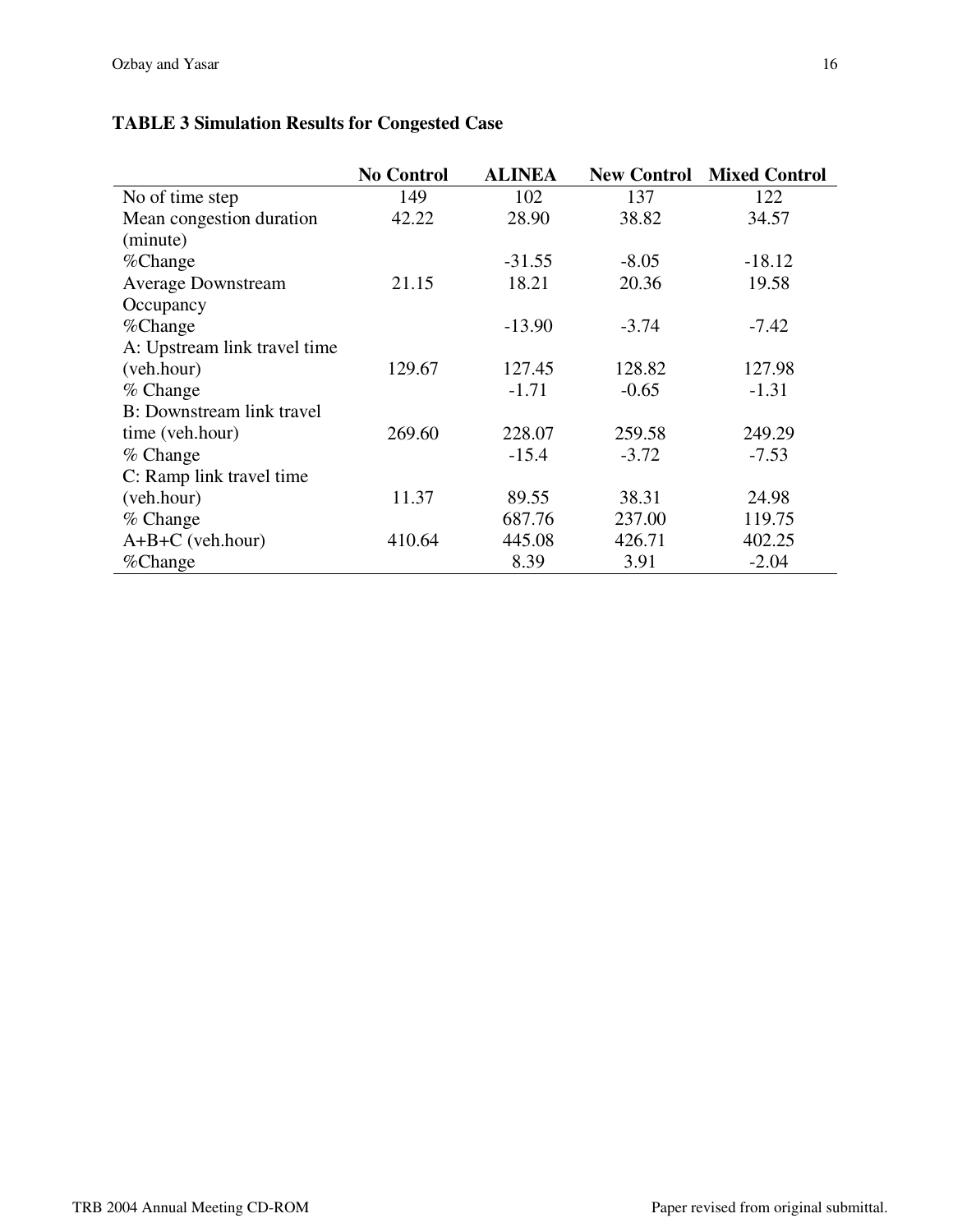|                                   | <b>No Control</b> | <b>ALINEA</b> | <b>New Control</b> | <b>Mixed Control</b> |
|-----------------------------------|-------------------|---------------|--------------------|----------------------|
| No of time step                   | 197               | 171           | 199                | 187                  |
| Mean congestion duration          | 55.90             | 48.34         | 56.32              | 52.98                |
| (minute)                          |                   |               |                    |                      |
| %Change                           |                   | $-13.52$      | 0.75               | $-5.22$              |
| <b>Average Downstream</b>         | 26.99             | 23.99         | 26.50              | 25.37                |
| Occupancy                         |                   |               |                    |                      |
| %Change                           |                   | $-11.13$      | 0.46               | $-6.00$              |
| A: Upstream link travel time      |                   |               |                    |                      |
| (veh.hour)                        | 145.93            | 134.63        | 142.93             | 140.62               |
| % Change                          |                   | $-7.74$       | $-2.06$            | $-3.64$              |
| <b>B</b> : Downstream link travel |                   |               |                    |                      |
| time (veh.hour)                   | 339.34            | 271.62        | 337.22             | 326.36               |
| $%$ Change                        |                   | $-19.96$      | $-0.62$            | $-3.83$              |
| C: Ramp link travel time          |                   |               |                    |                      |
| (veh.hour)                        | 11.44             | 117.62        | 38.25              | 22.10                |
| $%$ Change                        |                   | 928.06        | 234.32             | 93.15                |
| $A+B+C$ (veh.hour)                | 496.71            | 523.87        | 518.4              | 489.34               |
| %Change                           |                   | 5.47          | 4.37               | $-1.54$              |

# **TABLE 4 Simulation Results for Fairly Congested Case**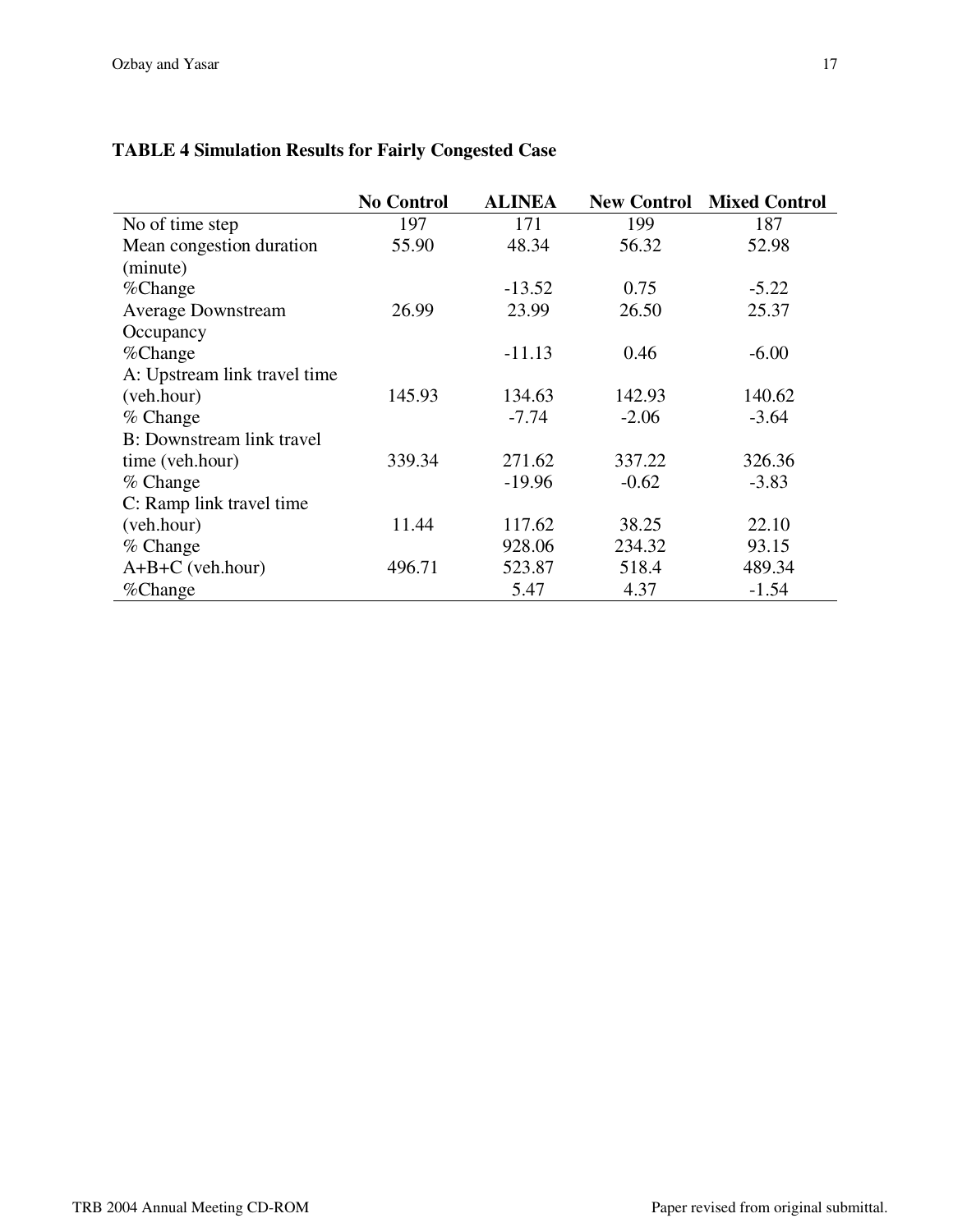

**FIGURE 1 Isolated freeway ramp.**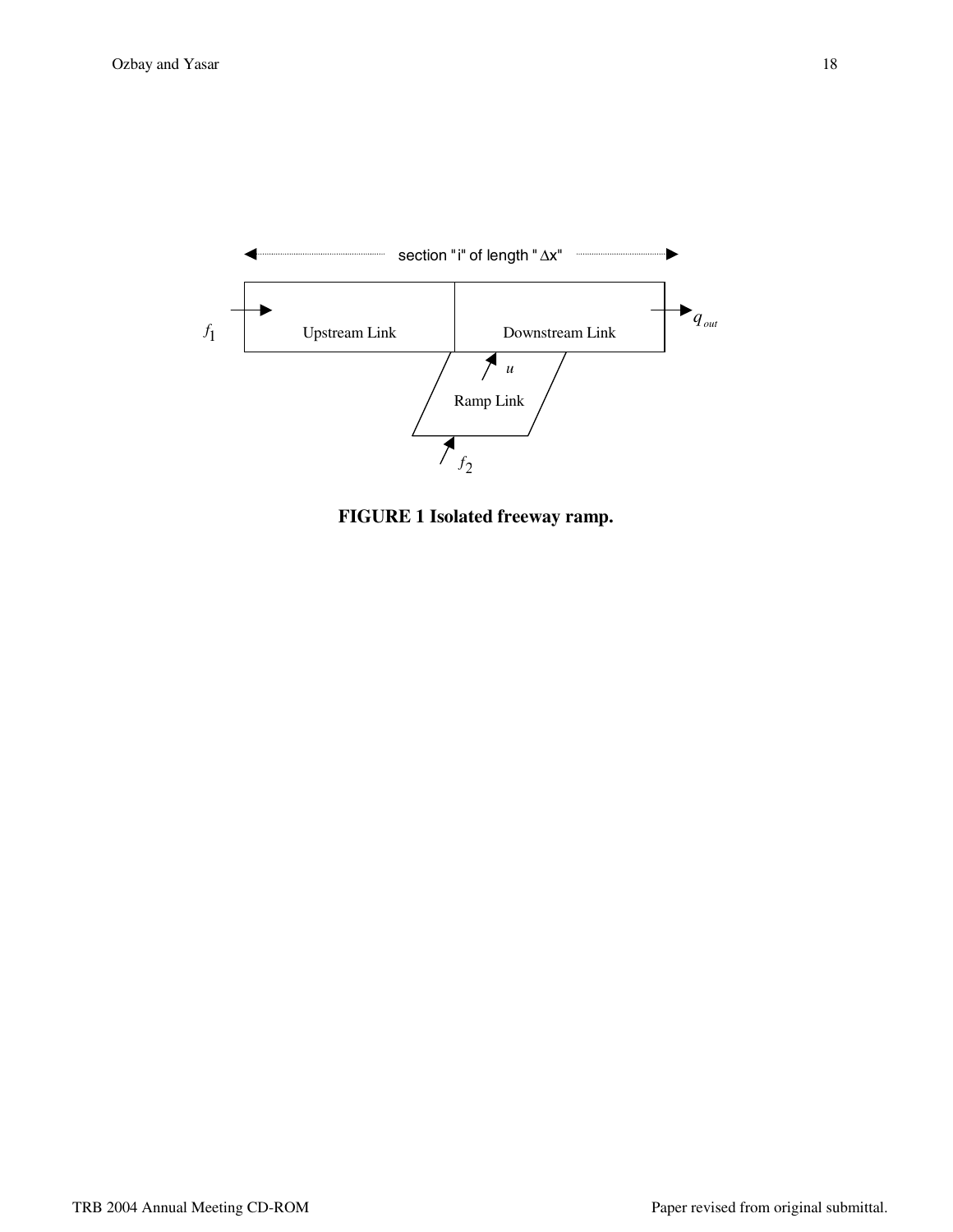

## **FIGURE 2 The proposed traffic responsive ramp metering control system.**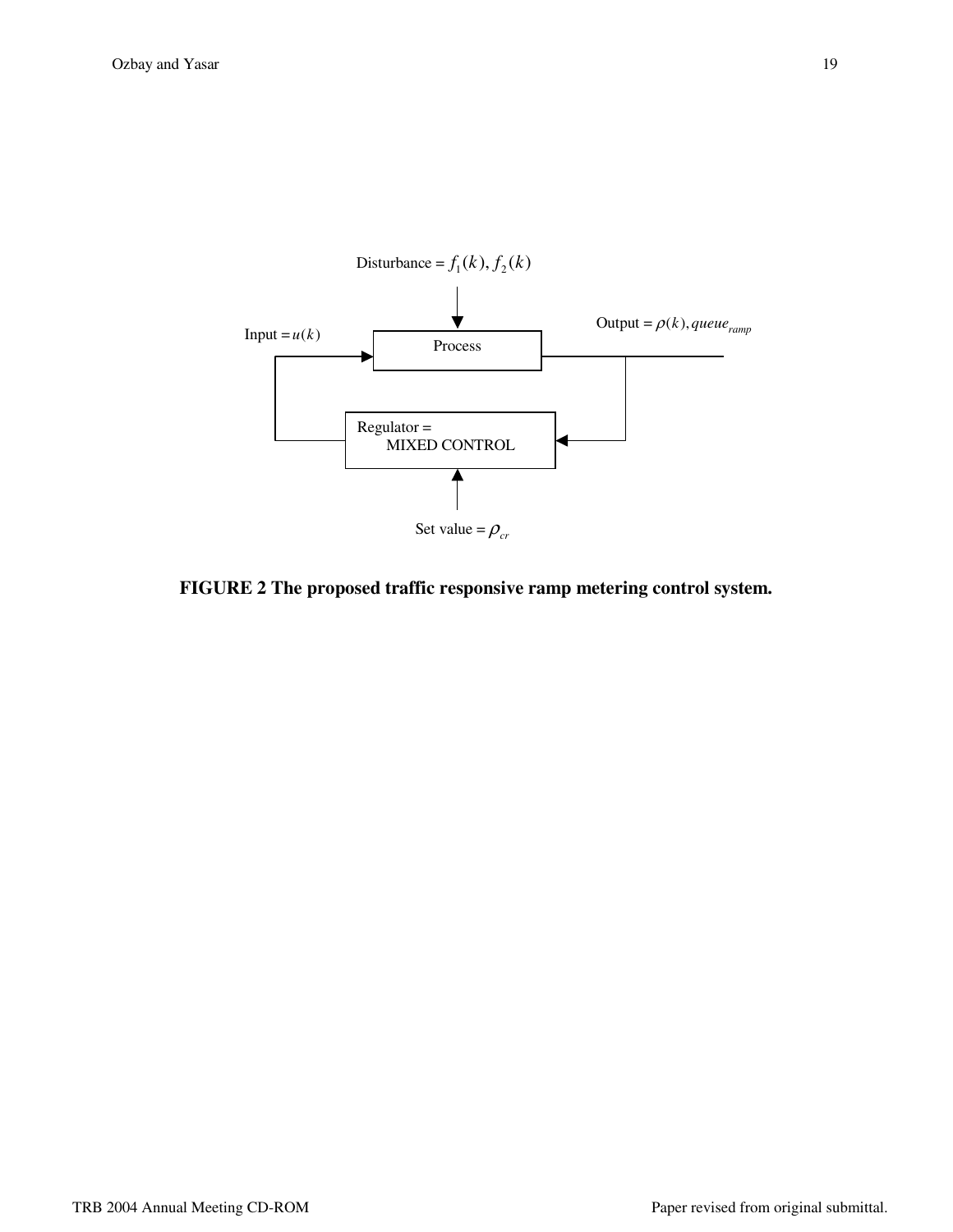

**(a)** 



**(b)** 

**FIGURE 3 (a) PARAMICS model of the study network. (b) Layout of the freeway segment (not drawn to scale) (5).**